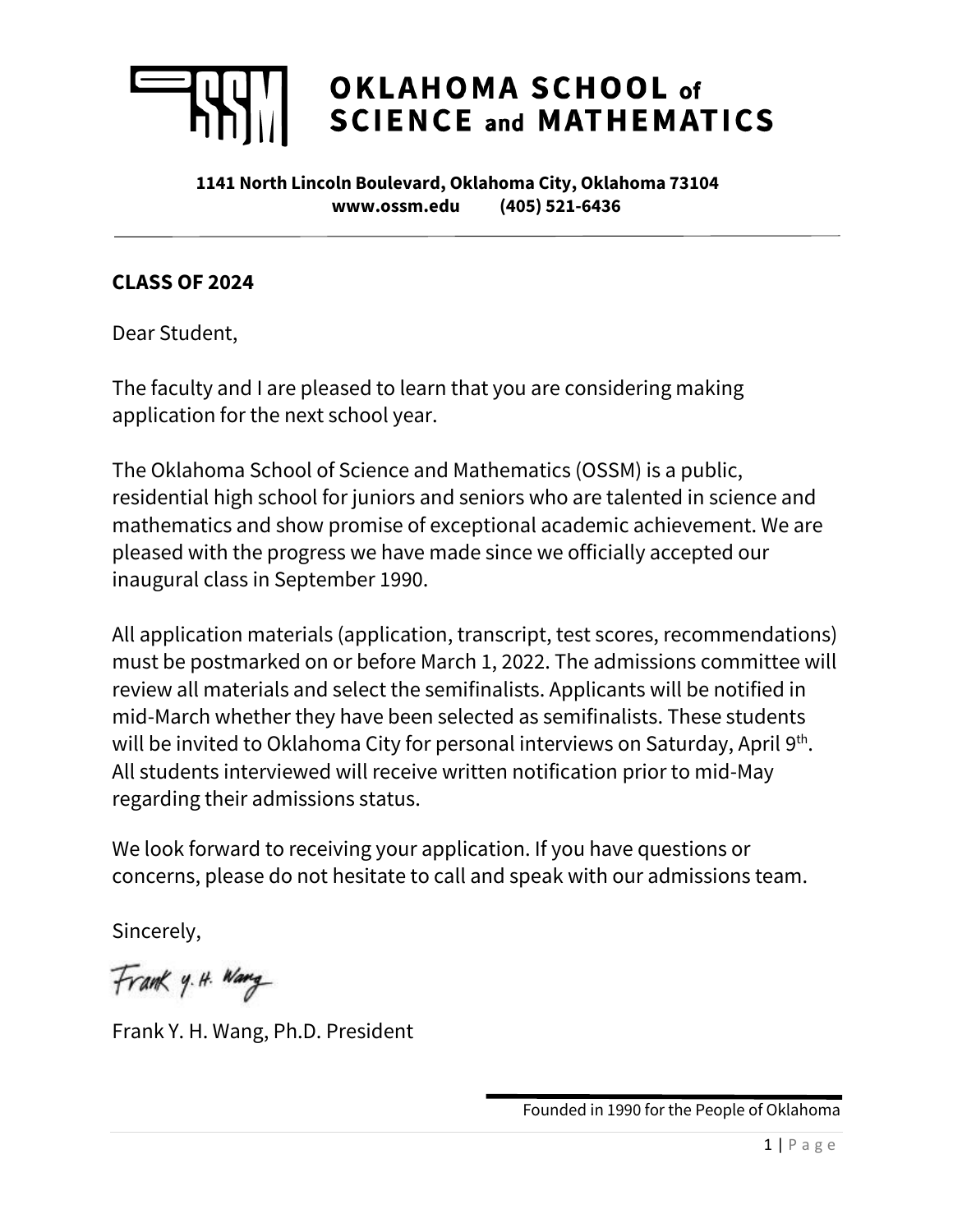# **ADMISSIONS PROCESS**

**Application Deadline** – March 1, 2022 **Application Review/Paper Screening** – Early March **Notification of Semi-finalists** – Late March **Semi-Finalist Interviews** – April 9, 2022 **Notification of Finalists** – Early May

# **Application**

Admission to OSSM is a highly competitive process initiated by written application. In addition to the student's high interest in science and mathematics, the admissions committee examines multiple criteria including standardized test scores, previous grades and coursework, and academic recommendations. Committees comprised of OSSM faculty and leaders from throughout the state review the applications.

Students' applications are reviewed while protecting the anonymity of the applicants. All references to their names, towns, schools, etc. are redacted from the credentials reviewed. Once the applications have been scored, a select number of applicants are classified as semifinalists. Letters are sent to all applicants advising them whether they have been selected to participate in the interview portion of the admissions process.

# **Interview**

The interview committee is comprised of OSSM faculty and leaders from throughout the state. Subcommittees of three (faculty, professionals, and civic and community leaders) interview a select number of students. Applicants will be given an interest inventory and formal interview.

# **Selection**

Each student's scores from the initial applicant review and the interview process are compiled and analyzed. Students are then selected as finalists from this total application pool. Each year between 75 and 125 students are selected. The actual number of students is predicated on legislature funding and the strength of the applicant pool.

# **Notification**

Letters are sent to all students advising them of the outcome of the selection process each year. All finalists are requested to sign and return a Letter of Intent advising the Oklahoma School of Science and Mathematics of their decision.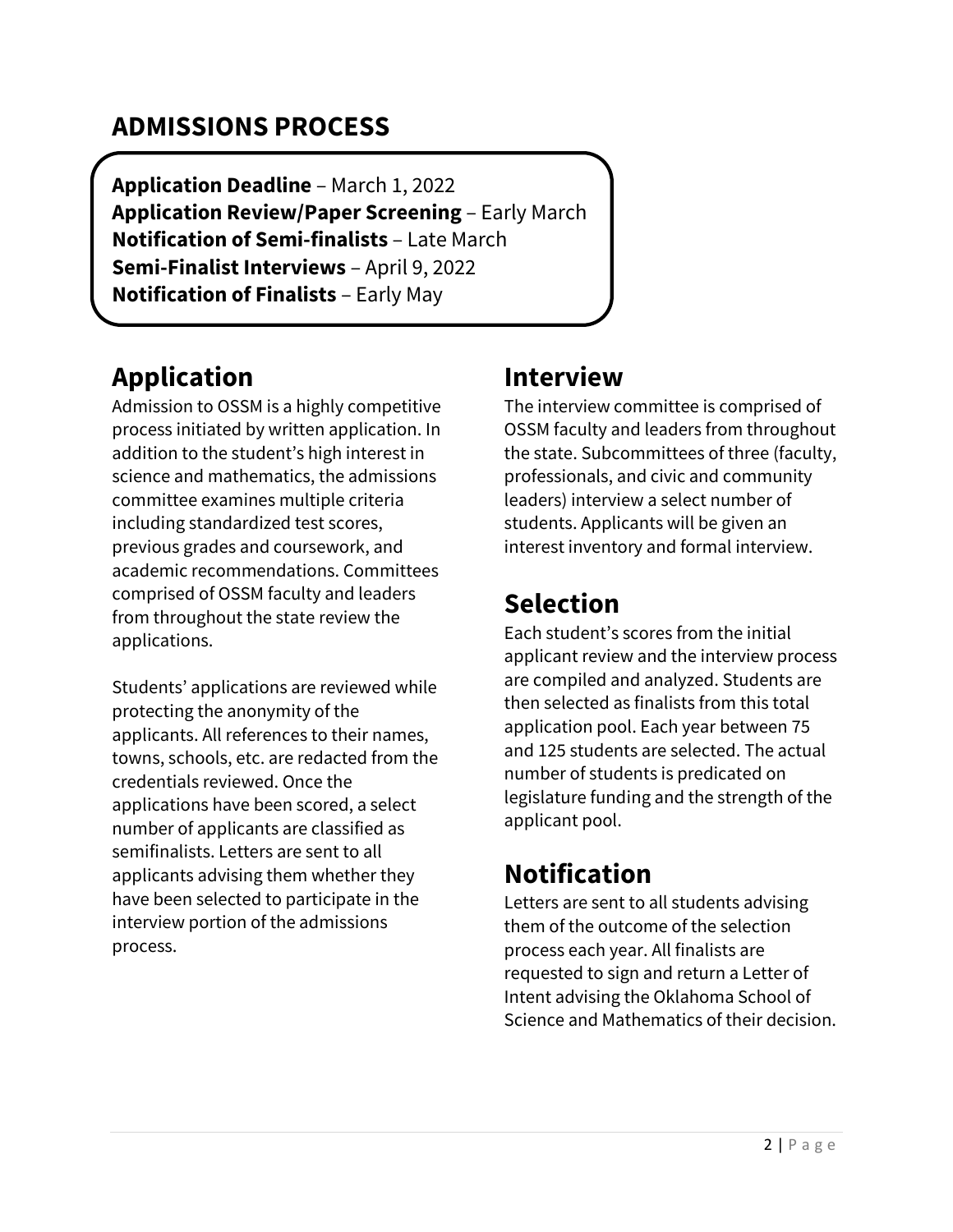# **APPLICATION INSTRUCTIONS**

Please read these instructions carefully before starting work on your application. Please **DO NOT** print applications front and back, applications must be submitted one sided.

# **Transcript Request Form**

Complete the information requested and give this form to your principal or guidance counselor. The official transcript and the form may be placed in a sealed envelope for you to send with your application or, if this procedure is against your school's policy, the transcript and request form may be sent separately to OSSM.

Please note: Your transcript should contain your grades for the past three (3) semesters of academic work. If you have attended more than one school in the past two years, request that a transcript also be sent from your former school.

Register to take the ACT without Writing. Your score can be download and sent to

OSSM by the school or the student. We will accept ACT with Writing, but it is not required.

We strongly encourage students to take the ACT exam between September and January. If you are taking the February ACT, request that your school send your transcript without these scores. The results of the February ACT will be received by your school in mid-March. Request that a copy of these scores be sent to OSSM as soon as possible after receipt.

# **OSSM Application for Admission**

There are five sections to the formal application:

- Applicant Data
- Signatures and Declaration
- Academic and Extracurricular Activities
- Applicant Essays
- Legal Guardians' Statement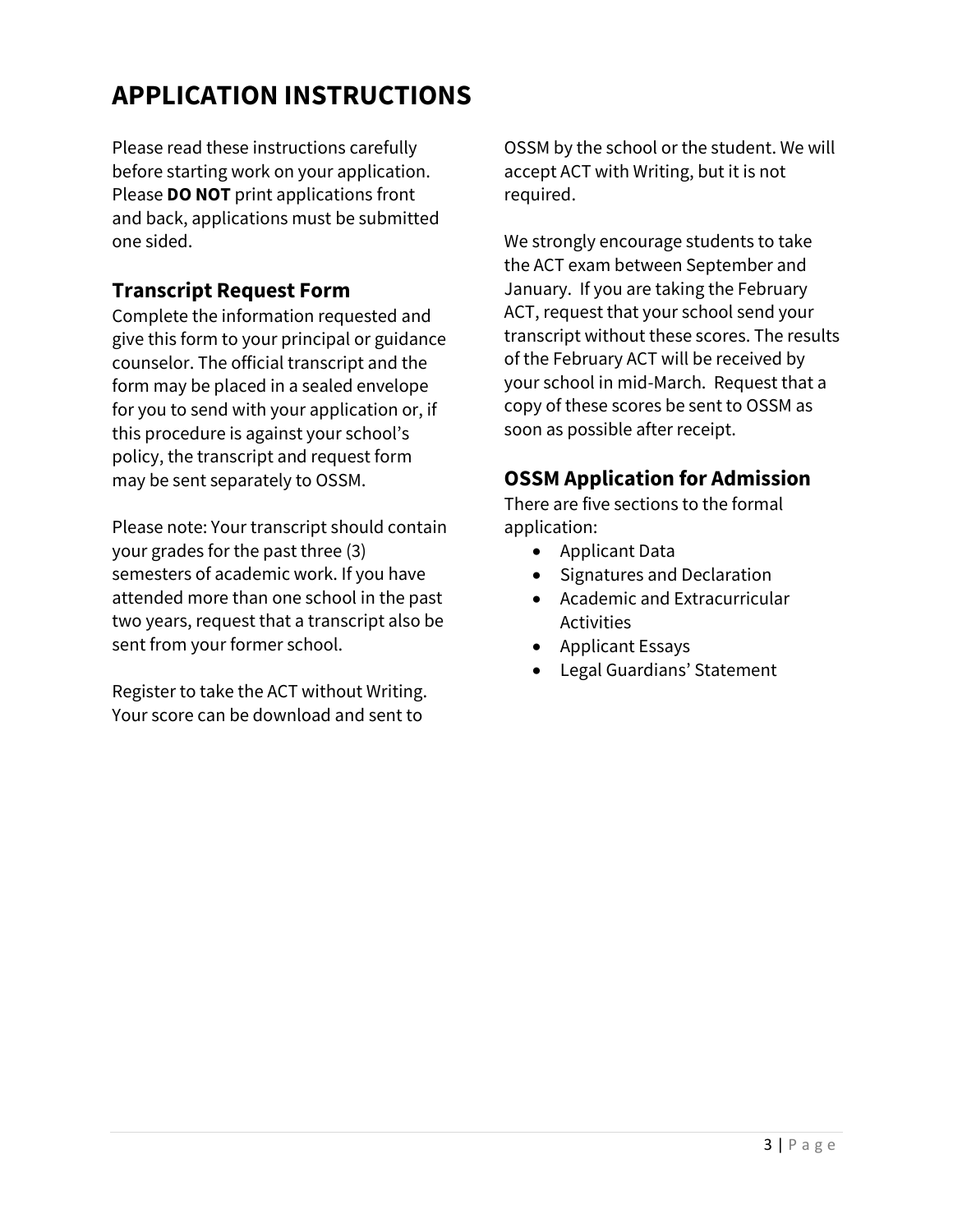**Section I - Applicant data.** To be completed by student or Legal Guardian. Type or print legibly in ink and complete all information.

**Application ID Number -** Place the last four digits of your social security number on each page of the application and on the recommendation forms.

Specify any handicap or health conditions of which OSSM should be aware (e.g. hearing, vision, diet, allergies, and/or any conditions that require medications or ongoing medical monitoring) or any reason a student would not be able to share a room with another student in our residence hall.

**Section 2 -** To be completed by student and Legal Guardian.

Read each section carefully. Application must be signed by applicant and Legal Guardian in order for the application to be considered.

**Section 3 - Academic and Extracurricular Activities.** To be completed by student. Read each item listed and darken in the appropriate response. Answer all questions in parts 1-4.

**Section 4 - Applicant Essays.** Parts 1-4. To be completed by student.

How you think and express yourself are very important to our evaluation. Please do not use your name or the name of your school or town in your essays. Although students may solicit advice from others (e.g. teachers, Legal Guardians, etc.) the actual essay responses should be written by the student.

Type or word-process your essays in **Arial** or **Times New Roman** fonts. The font size should be 12pt. Number and write the essay prompt followed by your essay. Make sure that your application ID number is provided at the top of each page.

**Paper clip** the answers to your questions together along with the Legal Guardian Essay and submit these materials with Sections I through 4 of your application.

**Section 5 - Legal Guardian Essay.** To be completed by Legal Guardian.

Type your essays in **Arial** or **Times New Roman** fonts. The font size should be 12pt. Essays may not be handwritten. Write the question followed by your answer. Do not use your child's name, the name of your child's school, or town in your statement.

Make sure that your student's application ID number is provided at the top of the page. Paper clip the Legal Guardian Essay to the Student Essays.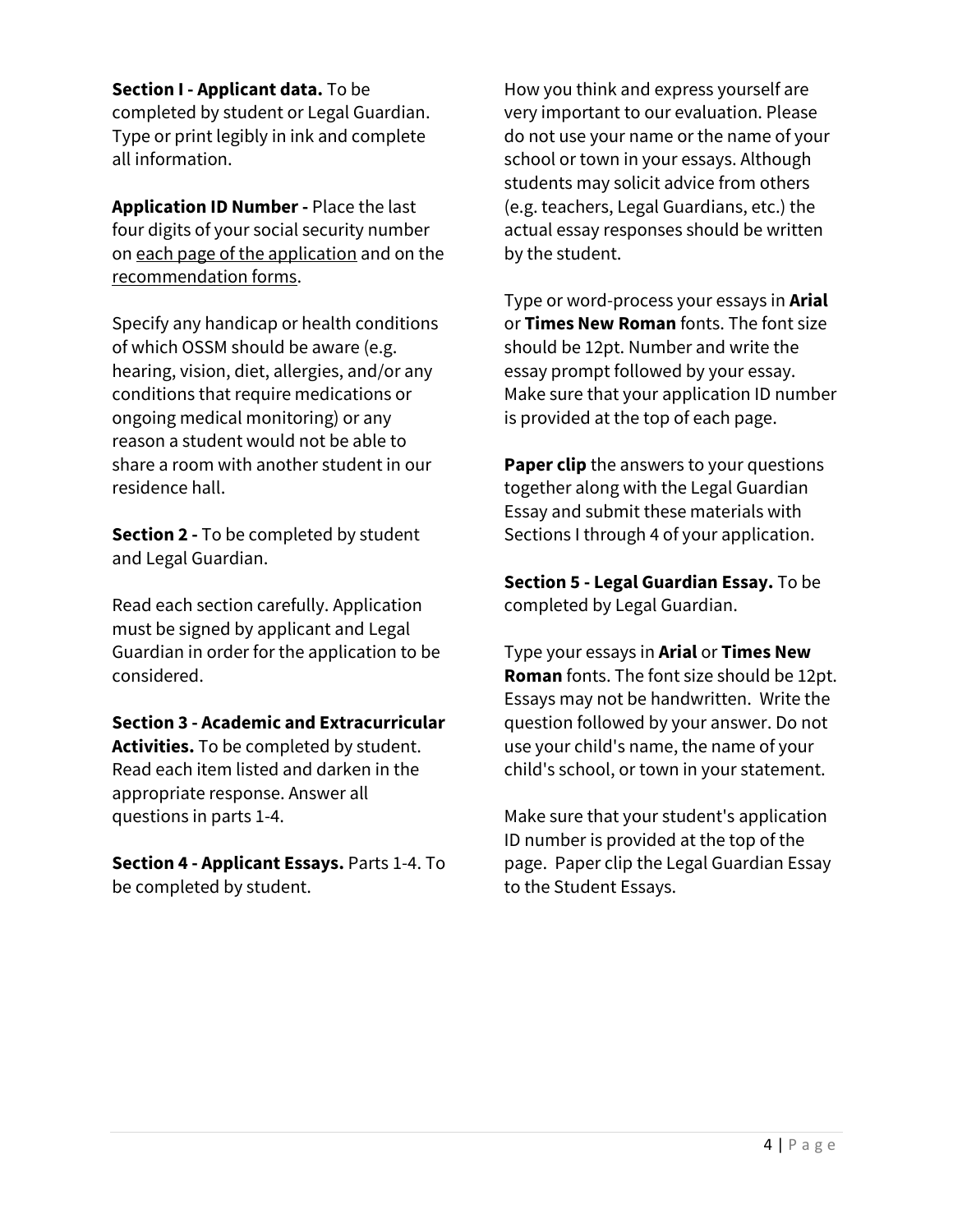# **Teacher Recommendations (3)**

Place the application ID number on each page of each recommendation form:

- English Teacher Recommendation
- Mathematics Teacher Recommendation
- Science Teacher Recommendation

Teacher recommendation forms may be signed electronically or manually. Digital signatures are accepted.

# **Principal or Counselor Recommendation**

Place the application ID number on each page of each recommendation form.

You may request that both your principal and counselor submit a recommendation on your behalf, but only one recommendation is required.

The Principal or Counselor recommendation form may be signed electronically or manually. Digital signatures are accepted.

If you have questions regarding the application procedure, please call (405) 521-6439, or email the Dean of Admissions at admissions@ossm.edu If your school does not have a counselor, please have your principal complete the recommendation.

# **ADDITIONAL INFORMATION**

- Your application may be emailed or mailed and must be postmarked by March 1, 2022. **Applications may be submitted any time before the deadline.** We do not accept faxed applications or emailed applications.
- Completed applications may be submitted to the office of admission.
- Do not include additional letters of support from your other teachers. Only the English, Mathematics and Science Recommendations will be considered.
- Make sure that you have requested a transcript of your grades from 9th grade as well as the first semester of 10<sup>th</sup> grade.

The Oklahoma School of Science and Mathematics does not discriminate based on ethnicity, national origin, gender, religion, disability, or age. The purpose of gathering this information is to ensure that proper facilities are available to serve all students selected for admission.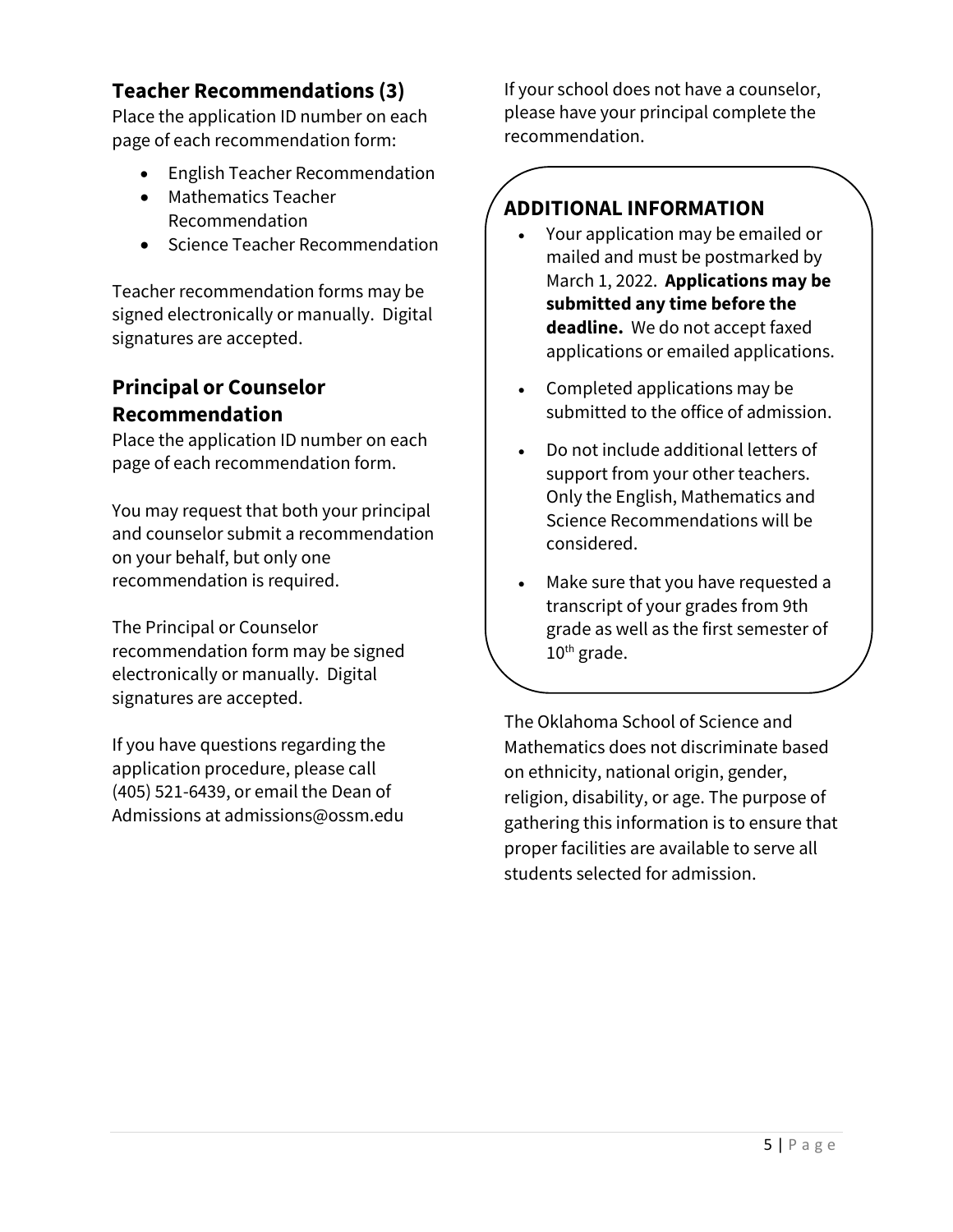

# OKLAHOMA SCHOOL of **SCIENCE and MATHEMATICS**

# **Official Transcript Request Form**

**For Immediate Delivery to the Counselor of**

Applicant Full Name

Dear School Administrator / Registrar / Counselor:

The aforementioned student is submitting an application for admission to the Oklahoma School of Science and Mathematics.

Please send the following materials to the Office of Admissions at the Oklahoma School of Science and Mathematics (OSSM):

- The official three (3) semester transcript (freshman year and sophomore year, 1st semester).
- The Oklahoma Core Curriculum Test and End of Instruction Test (EOI) are not acceptable for admissions purposes but may be included.

These materials may be given to the student in a sealed envelope with a signature across the back flap or mailed directly to OSSM to be postmarked no later than **Monday, March 1, 2022** to the following address:

> Oklahoma School of Science and Mathematics Office of Admissions 1141 N. Lincoln Boulevard Oklahoma City, OK 73104

If you have questions, contact Bill Kuehl, Dean of Admissions and Registrar by email at bill.kuehl@ossm.edu or by phone at (405) 522-7802.

## **Authorization to Release Information**

By signing this document, I authorize the high school to release the student's transcript and test scores to OSSM for the purpose of admission.

Signature of Legal Guardian Applicant's Name Date

(Please Print)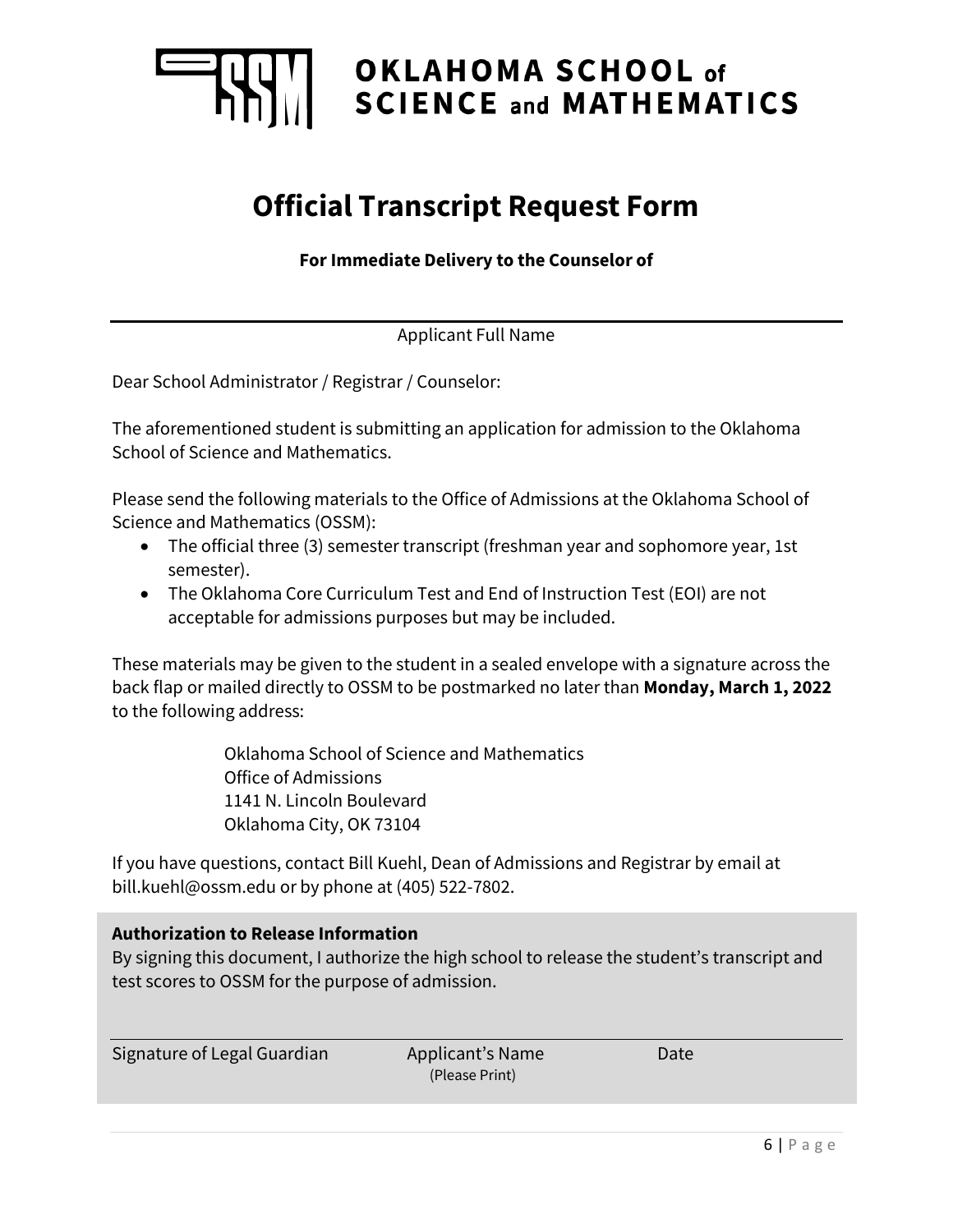

# OKLAHOMA SCHOOL of **SCIENCE and MATHEMATICS**

# **Application Checklist**

- $\Box$  Copy of official transcript requested from high school, with scores for three semesters of academic work.
- $\Box$  Copy of ACT score sheet (downloaded from the ACT site or from high school).
	- Requested that high school submit a copy of all the applicant's high school standardized tests in addition to the transcript.
	- If the ACT is not available, a letter signed by Legal Guardians, should accompany the application explaining reason ACT was not taken. The student will need to register to take the ACT test in April.
- $\Box$  The last four digits of the social security number are at the top of pages 11-15.
- $\Box$  The last four digits of the social security number are on all recommendation forms.
- $\Box$  The last four digits of the social security number are on all essay question pages.
- $\Box$  The application is signed by both the student and the Legal Guardian(s)/guardian.
- $\Box$  Recommendations have been requested from the following:
	- o English teacher
	- o Mathematics teacher
	- o Science teacher
	- o Principal or Counselor

Additional supporting documents will not be accepted. Faxed and/or emailed applications will not be accepted.

**Application Deadline: Must be postmarked by midnight on Monday, March 1, 2022.**  Application and support materials should be mailed to:

Dean of Admissions Oklahoma School of Science and Mathematics 1141 North Lincoln Boulevard Oklahoma City, Oklahoma 73104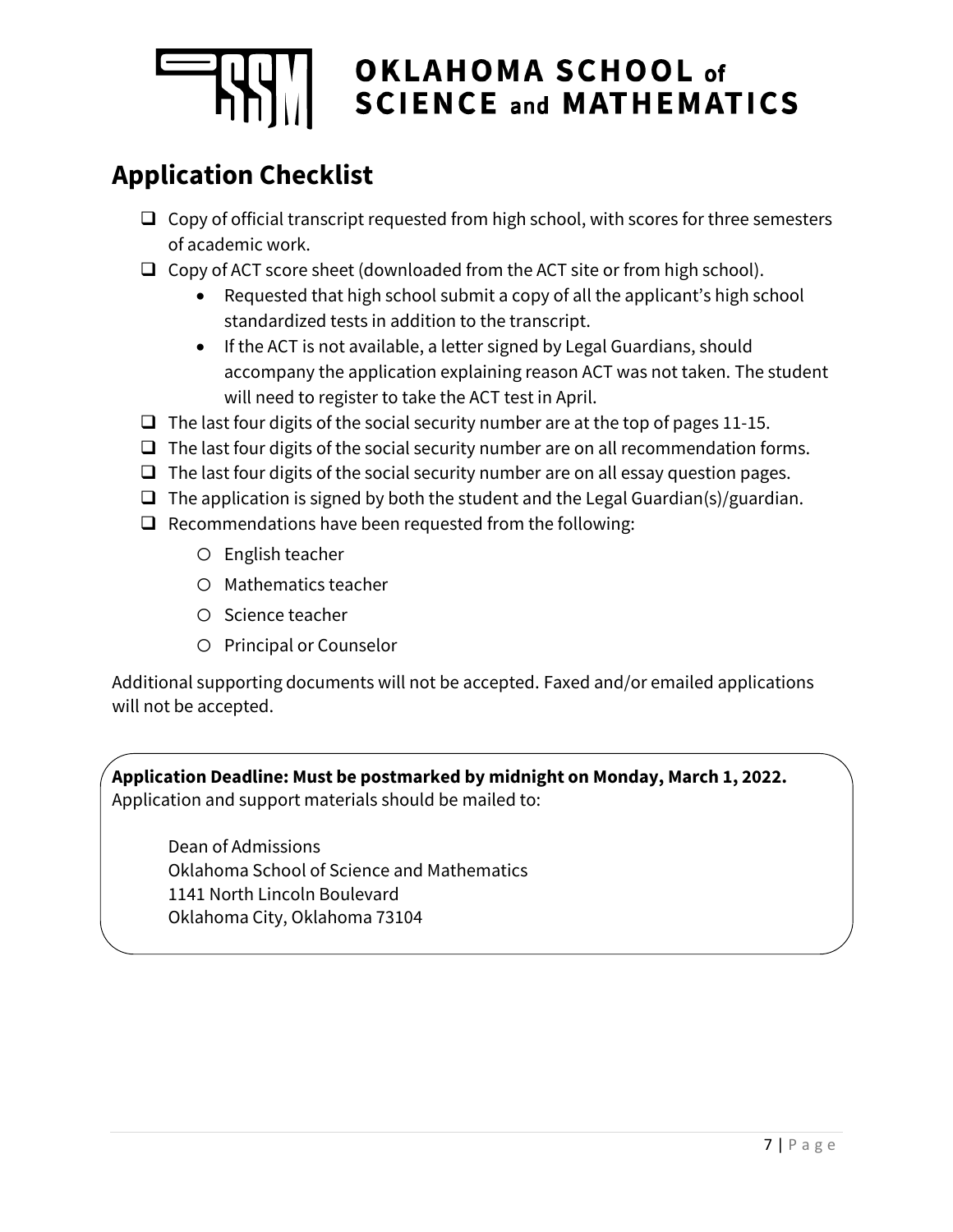

# **THE OKLAHOMA SCHOOL of**<br>
SCIENCE and MATHEMATICS

# **Application for Admission**

All application materials must be received by **Monday, March 1, 2022**.

| SECTION I - To Be Completed By Student or Legal Guardian (Type or Print in Black or Blue Ink)             |  |                                                                    |                                     |  |                                              |  |  |
|-----------------------------------------------------------------------------------------------------------|--|--------------------------------------------------------------------|-------------------------------------|--|----------------------------------------------|--|--|
| Applicant's Full Name (First, Middle, Last)                                                               |  | Gender<br>МΩ                                                       | Last 4 of SS#                       |  | <b>Birth Date</b>                            |  |  |
|                                                                                                           |  | F□                                                                 | (This will be your Application ID#) |  |                                              |  |  |
| <b>Mailing Address</b>                                                                                    |  |                                                                    | City, State, Zip, County            |  |                                              |  |  |
| Mother/Guardian                                                                                           |  |                                                                    | Father/Guardian                     |  |                                              |  |  |
| Phone Number (Home)                                                                                       |  | Legal Guardian 1 Cell Phone # (<br>Legal Guardian 2 Cell Phone # ( |                                     |  |                                              |  |  |
| Student's Email                                                                                           |  |                                                                    | Student Cell Phone #                |  |                                              |  |  |
| <b>Current School Attending</b>                                                                           |  | <b>Current Grade &amp; School's County</b>                         |                                     |  |                                              |  |  |
| Number of Students in Your High School                                                                    |  |                                                                    | Number of Students in Your Grade    |  |                                              |  |  |
| Race or Ethnic Group<br>American Indian<br>⊔<br>$\Box$ Asian<br>ப<br>Black<br>⊔                           |  | Hispanic<br>White<br>Other                                         | ப                                   |  | More Than One Race<br>(Check all that apply) |  |  |
| Nationality<br><b>US Citizen</b><br>$\Box$ Yes<br>$\square$ No                                            |  | If No: Explain status ___                                          |                                     |  |                                              |  |  |
| Applicant Lives With<br><b>Both Legal Guardians</b><br>ப<br>ப<br>Mother<br>⊔<br>❏                         |  | Father<br>Other (Specify)<br>❏<br><b>Step Parent</b>               |                                     |  |                                              |  |  |
| Check if Applicable<br>Mother deceased<br>ப<br>⊔<br>Father deceased<br>ப<br>Legal Guardian/Guardian Email |  | Parents divorced/<br>separated                                     |                                     |  |                                              |  |  |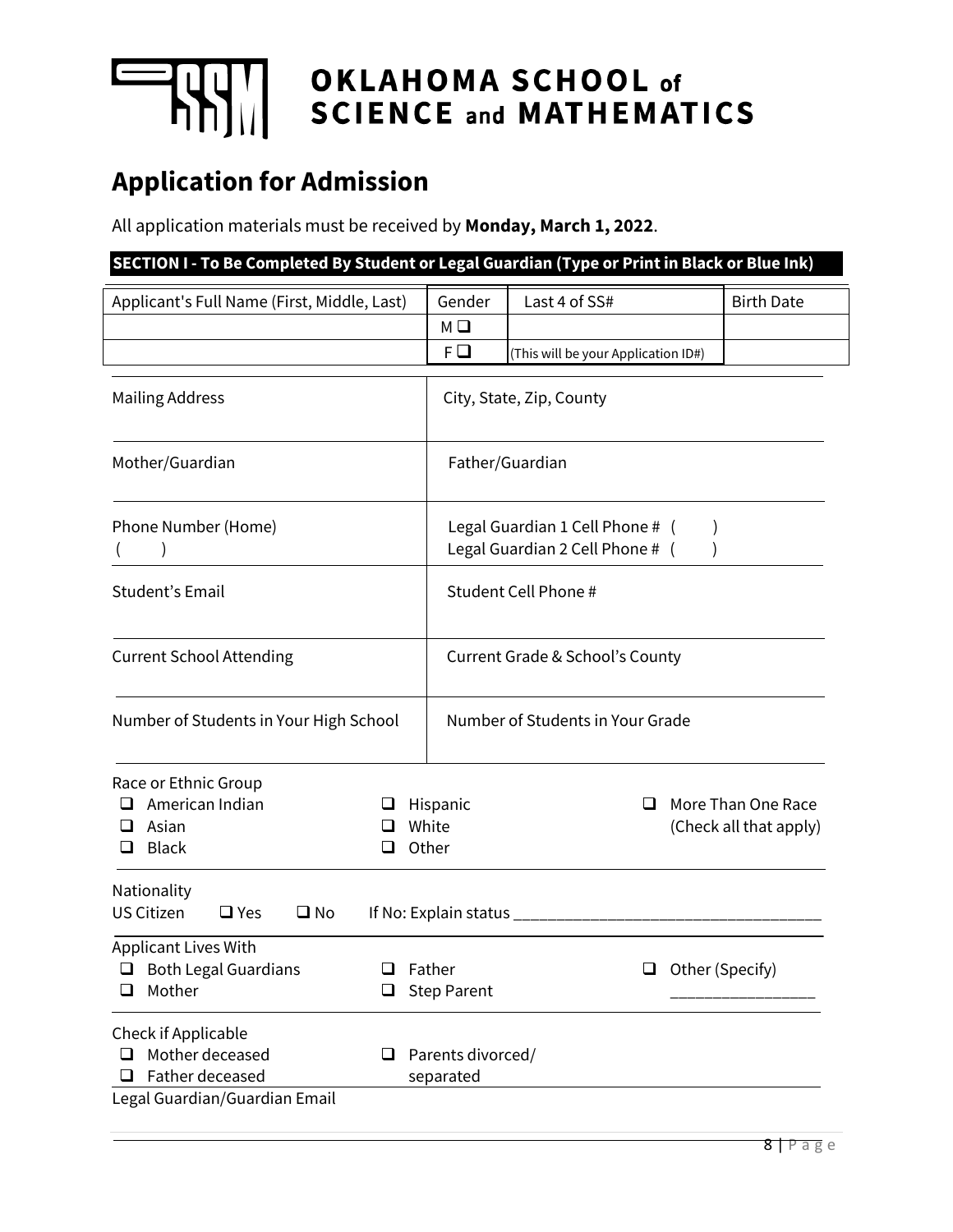| List names and ages of your sibling(s)                                                         | Sibling Attended OSSM  | <b>Graduation Year</b> |  |
|------------------------------------------------------------------------------------------------|------------------------|------------------------|--|
|                                                                                                | Yes $\Box$<br>- No     |                        |  |
|                                                                                                | Yes $\Box$<br>No       |                        |  |
|                                                                                                | Yes $\Box$<br>No.<br>ப |                        |  |
| Primary language spoken at home ______________________                                         |                        |                        |  |
|                                                                                                |                        |                        |  |
| Does the applicant have a disability or health condition that requires special accommodations? |                        |                        |  |
| $\Box$ Yes $\Box$ No<br>If you answered Yes, Explain                                           |                        |                        |  |

Can the applicant share a living space, including a residence hall room with another student?

 $\Box$ Yes  $\Box$ No If you answered No, Explain

## **SECTION II – To Be Completed By Student and Legal Guardians**

The information contained herein is true and accurate. If the applicant is accepted for admission to the Oklahoma School of Science and Mathematics (OSSM), we agree to adhere to the rules and policies of OSSM. We also agree to permit the information in this application and in other records used to apply to OSSM to be made available on a confidential basis to the student's home school, other educational institutions, and for other purposes pursuant to the Family Educational Rights and Privacy Act of 1974, as amended, and applicable regulations. We also give consent to OSSM to share PSAT, SAT and/or ACT test scores and National Merit Finalist Status with my sending home school.

| Legal Guardian Signature | )ate | Applicant Signature |  |
|--------------------------|------|---------------------|--|

#### **Release of Confidential Information**

We, the Legal Guardians/guardian of the applicant, hereby consent to the release of this application to the OSSM review committee. We understand that the review committee is designed to ensure fair representation of students from across Oklahoma. The review committee is comprised of private citizens appointed by OSSM for the specific purpose of reviewing all applications of prospective students so as to recommend students who are best qualified to attend the school. We understand further that this release to the review committee will not allow any other person not otherwise privileged to review this application to have access to it.

We understand that a decision not to sign this release will not affect consideration by the school of our child's application. By our signatures below, we indicate that we have read this release, understand it, and agree to the terms contained in it.

\_\_\_\_\_\_\_\_\_\_\_\_\_\_\_\_\_\_\_\_\_\_\_\_\_\_\_\_\_\_\_/\_\_\_/\_\_\_\_\_ Legal Guardian **Date**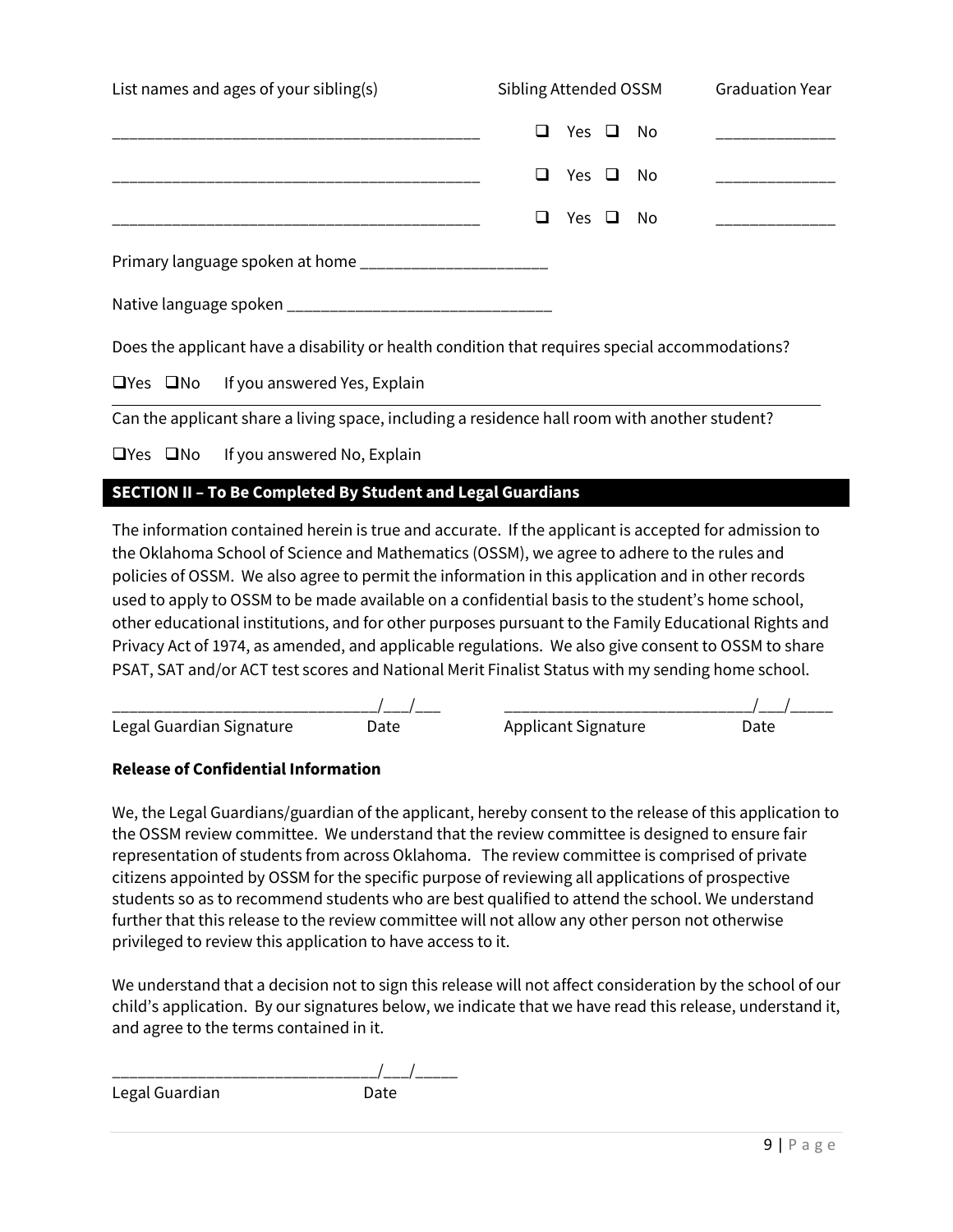## **Recommendations/Standardized Test Information**

Names of individuals completing your recommendation forms and their schools:

| Science Teacher Network and Science Teacher |                                     |
|---------------------------------------------|-------------------------------------|
|                                             | School ____________________________ |
|                                             | School __________________________   |

When did you (or will you) take the ACT Exam \_\_\_\_\_\_\_\_\_\_\_\_\_\_\_\_\_\_\_\_\_\_\_\_\_\_\_\_\_\_\_\_\_\_\_\_\_\_\_\_\_\_\_\_\_\_\_

If you still need to take the ACT Exam, refer to the instructions on page 3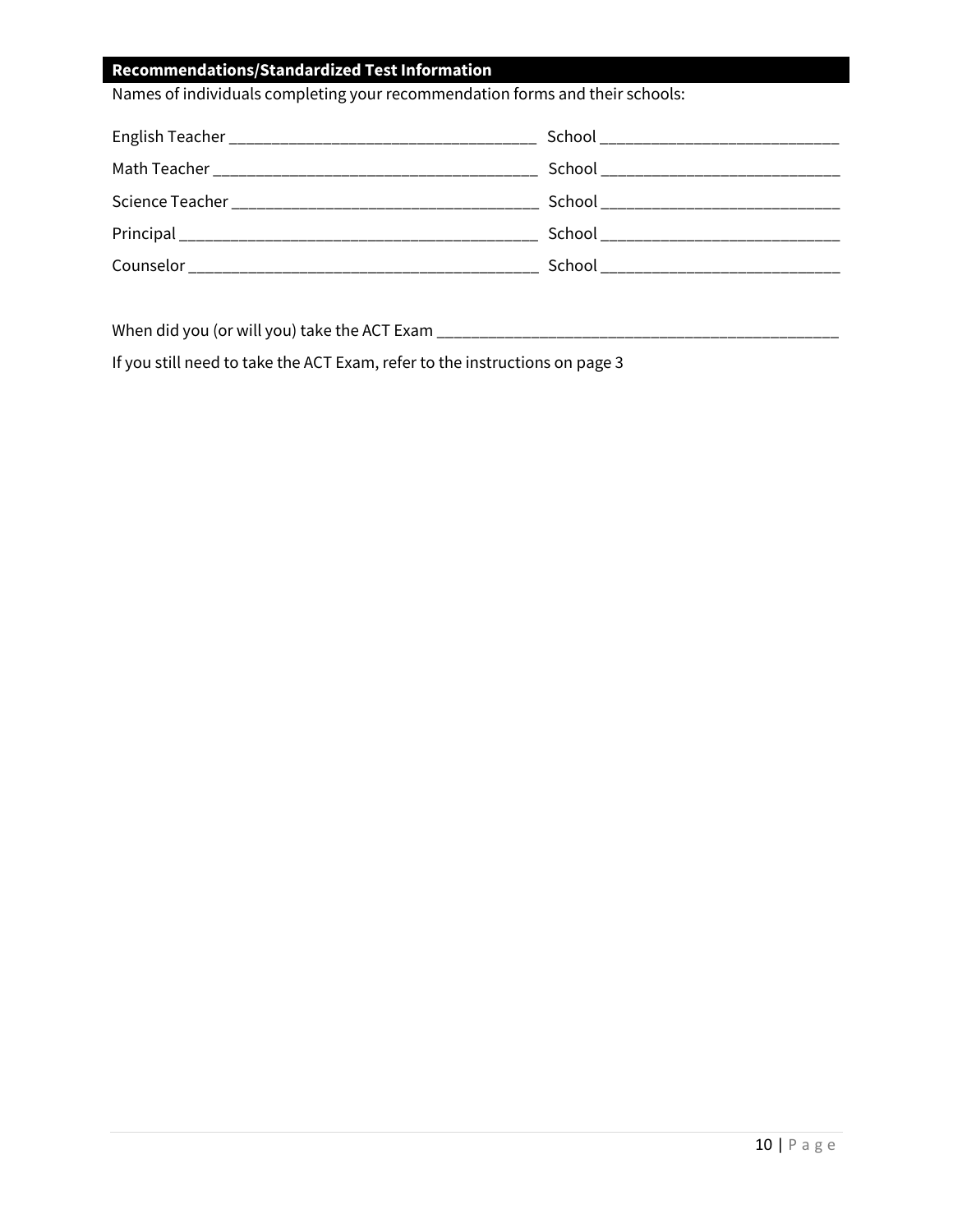## **SECTION III – ACADEMIC and EXTRACURRICULAR ACTIVITIES – To Be Completed By Student**

# **READ AND MARK YOUR PREFERENCES WITH AN "X"**

| <b>School Clubs</b>                     | Available<br>Not | Never | Sometimes | Often | Dislike | Neutral | Enjoy | if Available<br>Interested |
|-----------------------------------------|------------------|-------|-----------|-------|---------|---------|-------|----------------------------|
| Astronomy Club                          |                  |       |           |       |         |         |       |                            |
|                                         |                  |       |           |       |         |         |       |                            |
| <b>Biology Club</b>                     |                  |       |           |       |         |         |       |                            |
| Chemistry Club                          |                  |       |           |       |         |         |       |                            |
| <b>Engineering Club</b>                 |                  |       |           |       |         |         |       |                            |
| English Club                            |                  |       |           |       |         |         |       |                            |
| Distributive Education Clubs of America |                  |       |           |       |         |         |       |                            |
| <b>History Club</b>                     |                  |       |           |       |         |         |       |                            |
| Life Sciences Club                      |                  |       |           |       |         |         |       |                            |
| Literature Club<br>Math Club            |                  |       |           |       |         |         |       |                            |
|                                         |                  |       |           |       |         |         |       |                            |
| Mu Alpha Theta: Math Honor Society      |                  |       |           |       |         |         |       |                            |
| <b>National Honor Society</b>           |                  |       |           |       |         |         |       |                            |
| Peer Tutoring                           |                  |       |           |       |         |         |       |                            |
| <b>Academic Competitive Teams</b>       |                  |       |           |       |         |         |       |                            |
| <b>Academic Decathlon</b>               |                  |       |           |       |         |         |       |                            |
| <b>Mathematics Competition</b>          |                  |       |           |       |         |         |       |                            |
| Chemistry Olympiad                      |                  |       |           |       |         |         |       |                            |
| <b>Robotics Competition</b>             |                  |       |           |       |         |         |       |                            |
| High School Innovation Challenge        |                  |       |           |       |         |         |       |                            |
| Science and Engineering Fair            |                  |       |           |       |         |         |       |                            |
| Math League                             |                  |       |           |       |         |         |       |                            |
| National Academic Quiz Tournament       |                  |       |           |       |         |         |       |                            |
| National History Bee                    |                  |       |           |       |         |         |       |                            |
| National Spelling Bee                   |                  |       |           |       |         |         |       |                            |
| Odyssey of the Mind                     |                  |       |           |       |         |         |       |                            |
| Quiz Bowl                               |                  |       |           |       |         |         |       |                            |
| Science Bowl, Science Olympiad          |                  |       |           |       |         |         |       |                            |
| Other Trivia and Quiz Competition Teams |                  |       |           |       |         |         |       |                            |
| <b>Cultural and Language</b>            |                  |       |           |       |         |         |       |                            |
| American Sign Language Club             |                  |       |           |       |         |         |       |                            |
| Chinese Club                            |                  |       |           |       |         |         |       |                            |
| French Club                             |                  |       |           |       |         |         |       |                            |
| German Club                             |                  |       |           |       |         |         |       |                            |
| Latin Club                              |                  |       |           |       |         |         |       |                            |
| Spanish Club                            |                  |       |           |       |         |         |       |                            |
| Other Language Club                     |                  |       |           |       |         |         |       |                            |

## **How Often You Participate How Much You Enjoy It**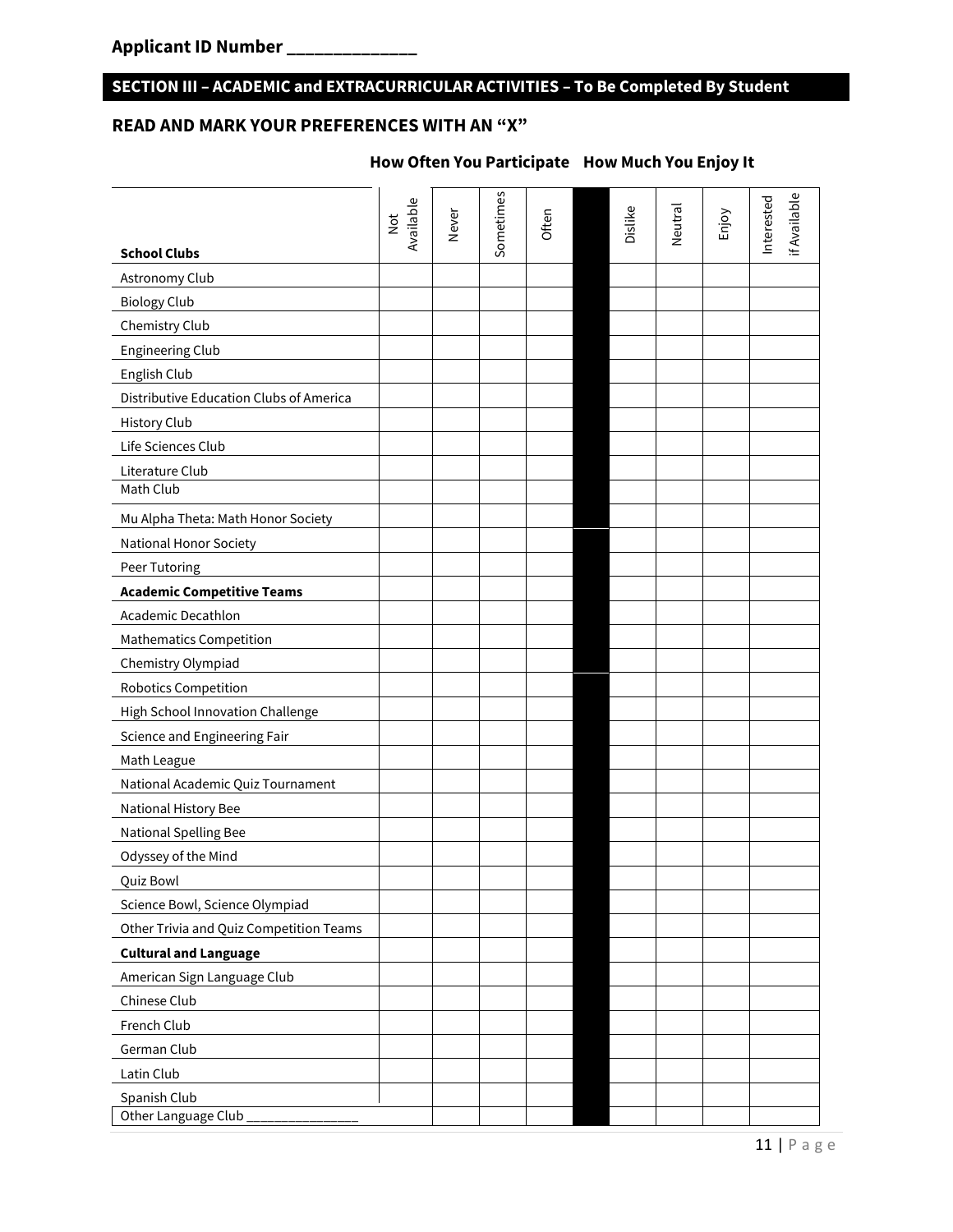| <b>Applicant ID Number</b>          |               |       |           |       |         |                |       |            |              |
|-------------------------------------|---------------|-------|-----------|-------|---------|----------------|-------|------------|--------------|
|                                     | Not Available |       | Sometimes |       |         |                |       | Interested | if Available |
|                                     |               | Never |           | Often | Dislike | <b>Neutral</b> | Enjoy |            |              |
| Community                           |               |       |           |       |         |                |       |            |              |
| <b>Community Festivals</b>          |               |       |           |       |         |                |       |            |              |
| 4 H                                 |               |       |           |       |         |                |       |            |              |
| Habitat for Humanity                |               |       |           |       |         |                |       |            |              |
| Key Club                            |               |       |           |       |         |                |       |            |              |
| <b>Homeless Shelters</b>            |               |       |           |       |         |                |       |            |              |
| Food Banks                          |               |       |           |       |         |                |       |            |              |
| <b>Government and Leadership</b>    |               |       |           |       |         |                |       |            |              |
| Community Youth Board               |               |       |           |       |         |                |       |            |              |
| <b>Student Council</b>              |               |       |           |       |         |                |       |            |              |
| <b>Student Government</b>           |               |       |           |       |         |                |       |            |              |
| Peer Leadership Group               |               |       |           |       |         |                |       |            |              |
| <b>Fine Arts and Music</b>          |               |       |           |       |         |                |       |            |              |
| Choir - School, Church or Community |               |       |           |       |         |                |       |            |              |
| Chamber Group                       |               |       |           |       |         |                |       |            |              |
| Concert Band                        |               |       |           |       |         |                |       |            |              |
| Ensembles                           |               |       |           |       |         |                |       |            |              |
| Marching Band                       |               |       |           |       |         |                |       |            |              |
| Jazz Band                           |               |       |           |       |         |                |       |            |              |
| Orchestra                           |               |       |           |       |         |                |       |            |              |
| Your Own Band                       |               |       |           |       |         |                |       |            |              |
| Dance                               |               |       |           |       |         |                |       |            |              |
| High School Theater                 |               |       |           |       |         |                |       |            |              |
| <b>Community Theater</b>            |               |       |           |       |         |                |       |            |              |
| <b>Religious</b>                    |               |       |           |       |         |                |       |            |              |
| Church groups                       |               |       |           |       |         |                |       |            |              |
| Fellowship of Christian Athletes    |               |       |           |       |         |                |       |            |              |
| Missionary work                     |               |       |           |       |         |                |       |            |              |
| Youth Groups                        |               |       |           |       |         |                |       |            |              |
| <b>Special Interest</b>             |               |       |           |       |         |                |       |            |              |
| <b>Boy Scouts</b>                   |               |       |           |       |         |                |       |            |              |
| Chess Club                          |               |       |           |       |         |                |       |            |              |
| Entrepreneurship Club               |               |       |           |       |         |                |       |            |              |
| <b>Girl Scouts</b>                  |               |       |           |       |         |                |       |            |              |
| <b>Personal Interests</b>           |               |       |           |       |         |                |       |            |              |
| Host a Blog                         |               |       |           |       |         |                |       |            |              |
| Personal Web Site / Social Media    |               |       |           |       |         |                |       |            |              |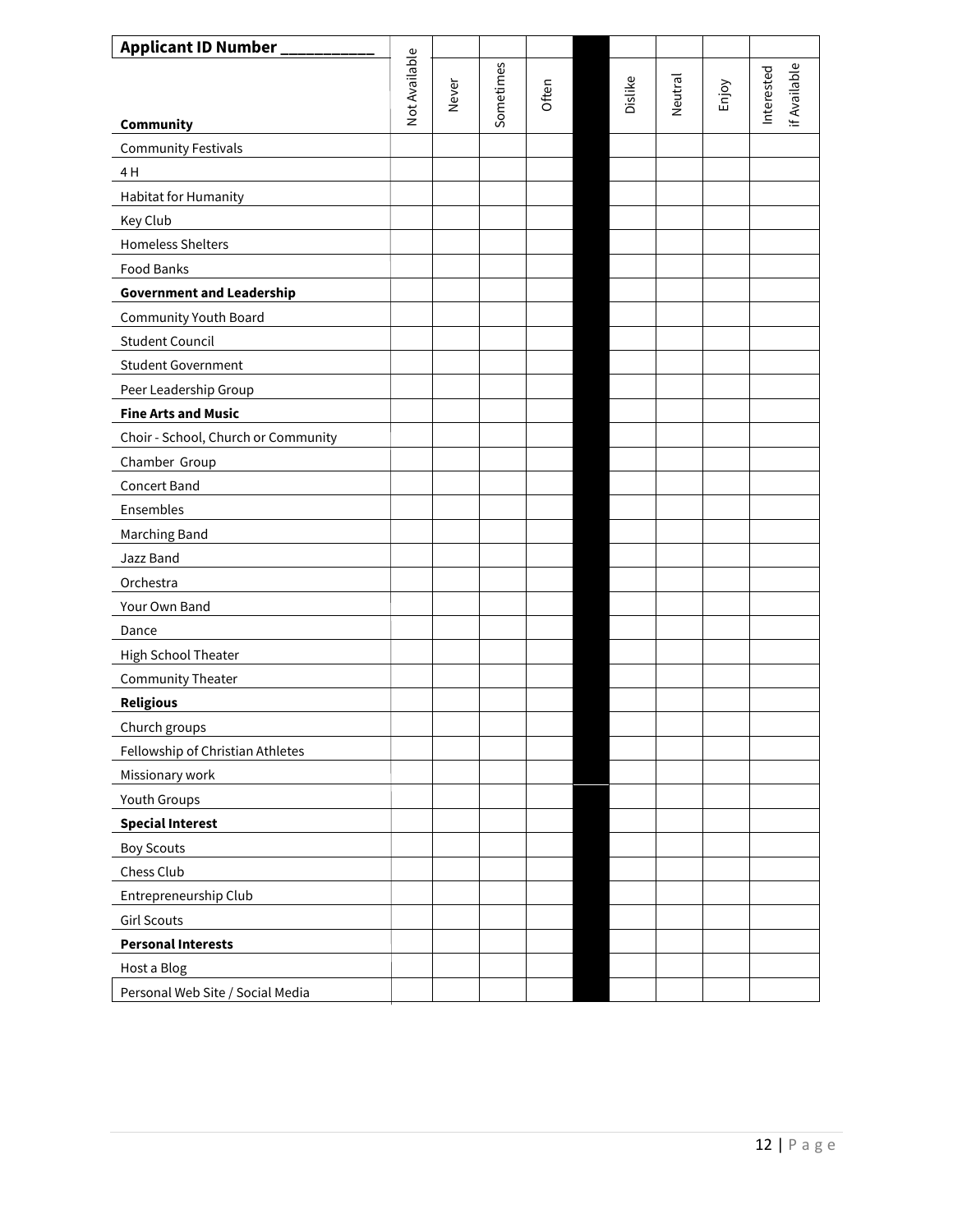# **Read each description and indicate with an "X" how your friends and family would describe you.**

|                    | Not Like Me | Neutra | Like Me |
|--------------------|-------------|--------|---------|
| Adventurous        |             |        |         |
| Agreeable          |             |        |         |
| Ambitious          |             |        |         |
| Amusing            |             |        |         |
| <b>Bright</b>      |             |        |         |
| Calm               |             |        |         |
| Careful            |             |        |         |
| Compassionate      |             |        |         |
| Confident          |             |        |         |
| Conscientious      |             |        |         |
| Considerate        |             |        |         |
| Courteous          |             |        |         |
| Creative           |             |        |         |
| Curious            |             |        |         |
| Decisive           |             |        |         |
| Determined         |             |        |         |
| Diligent           |             |        |         |
| Easily Embarrassed |             |        |         |
| Easygoing          |             |        |         |
| Emotional          |             |        |         |
| Energetic          |             |        |         |
| Enthusiastic       |             |        |         |
| Faithful           |             |        |         |
| Fearless           |             |        |         |
| Follower           |             |        |         |

|                            | Jot Like Me | Neutral | ike Me. |
|----------------------------|-------------|---------|---------|
| Loyal                      |             |         |         |
| Modest                     |             |         |         |
| Nice                       |             |         |         |
| Open-Minded                |             |         |         |
| Opinionated                |             |         |         |
| Optimistic                 |             |         |         |
| Passionate                 |             |         |         |
| Patient                    |             |         |         |
| Persistent                 |             |         |         |
| Planner                    |             |         |         |
| Popular                    |             |         |         |
| Positive                   |             |         |         |
| Practical                  |             |         |         |
| Problem Solver             |             |         |         |
| <b>Prompt and Punctual</b> |             |         |         |
| Quick-Witted               |             |         |         |
| Quiet                      |             |         |         |
| Rational                   |             |         |         |
| Reactive                   |             |         |         |
| Reliable                   |             |         |         |
| Reserved                   |             |         |         |
| Resourceful                |             |         |         |
| Rule Breaker               |             |         |         |
| Sarcastic                  |             |         |         |
| Self-Conscious             |             |         |         |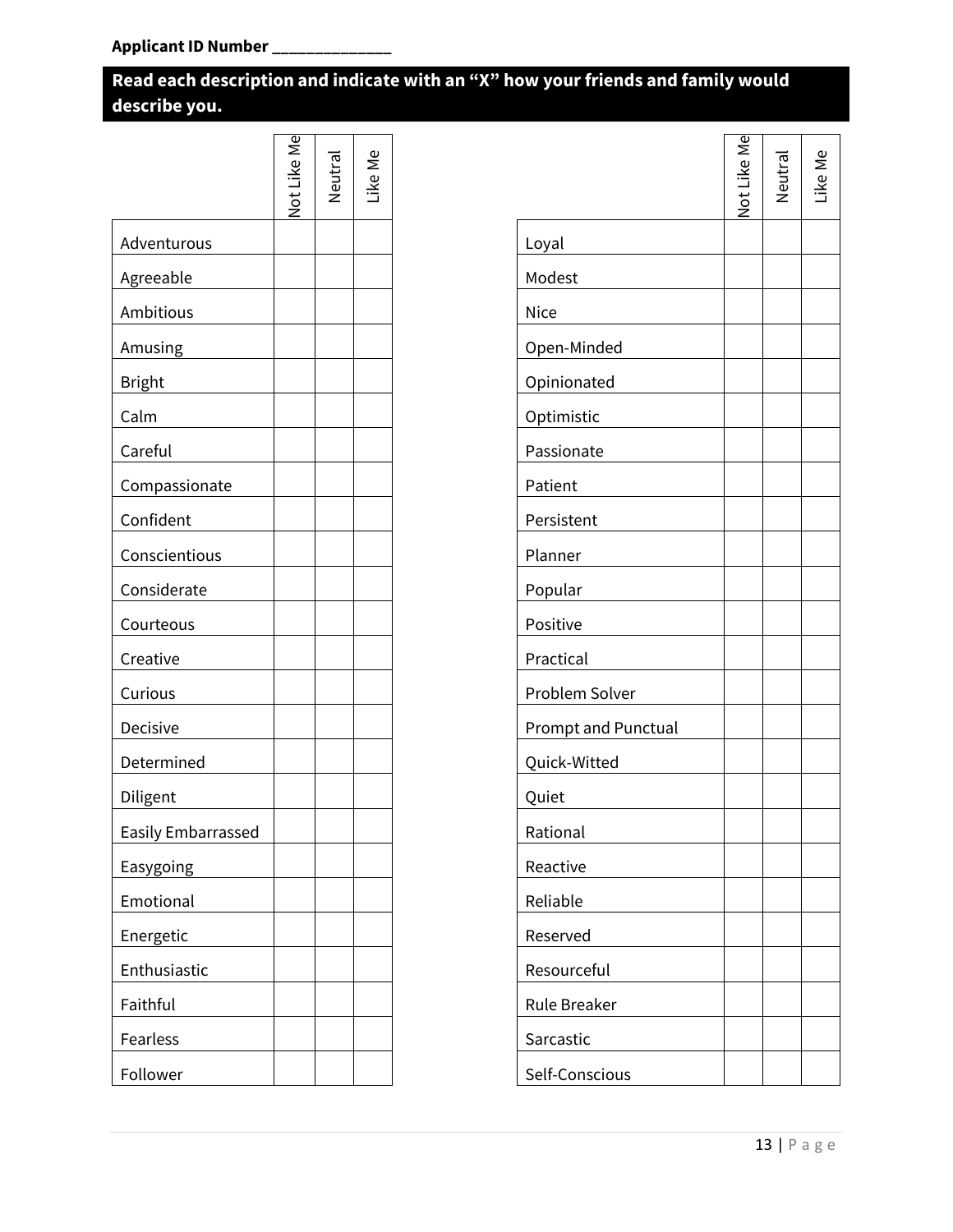**\_\_\_\_\_\_\_\_\_\_\_\_\_\_** 

|                            | Not Like Me | Neutral | Like Me |                                 | Not Like Me | Neutral | Like Me |
|----------------------------|-------------|---------|---------|---------------------------------|-------------|---------|---------|
| Friendly                   |             |         |         | Self-Disciplined                |             |         |         |
| Funny                      |             |         |         | Self-Reliant                    |             |         |         |
| Generous                   |             |         |         | Sensible                        |             |         |         |
| Gentle                     |             |         |         | Sensitive                       |             |         |         |
| Hard-Working               |             |         |         | Shy                             |             |         |         |
| Helpful                    |             |         |         | Sincere                         |             |         |         |
| Honest                     |             |         |         | Sociable                        |             |         |         |
| Imaginative                |             |         |         | Straightforward                 |             |         |         |
| Independent                |             |         |         | Sympathetic                     |             |         |         |
| Intuitive                  |             |         |         | Team Player - Not the<br>Leader |             |         |         |
| Inventive                  |             |         |         | Thoughtful                      |             |         |         |
| Kind                       |             |         |         | Tidy                            |             |         |         |
| Leader - Not a<br>Follower |             |         |         | Tough                           |             |         |         |
| Life of the Party          |             |         |         | Understanding                   |             |         |         |

# **Read the following statements. "X" whether you agree, disagree or are uncertain**

|                                               | Agree | Disagree | Jncertain |
|-----------------------------------------------|-------|----------|-----------|
| I enjoy reading articles about                |       |          |           |
| science                                       |       |          |           |
| I expect to work hard at OSSM                 |       |          |           |
| Math comes easy to me                         |       |          |           |
| I think that scientific research is<br>boring |       |          |           |
| I would rather work with                      |       |          |           |
| numbers or with equipment                     |       |          |           |
| than with people                              |       |          |           |
| I would like to be an English                 |       |          |           |
| teacher                                       |       |          |           |
| I enjoy working collaboratively               |       |          |           |

|                                                                 | Agree | Disagree | Jncertain |
|-----------------------------------------------------------------|-------|----------|-----------|
| My Legal Guardians never have<br>to tell me to do my homework   |       |          |           |
| I like chess                                                    |       |          |           |
| I see myself participating in<br>lifelong learning              |       |          |           |
| School comes easy. I haven't<br>had to work very hard in school |       |          |           |
| One of my family members has<br>attended OSSM                   |       |          |           |
| I seldom plan ahead                                             |       |          |           |
| I am a good student                                             |       |          |           |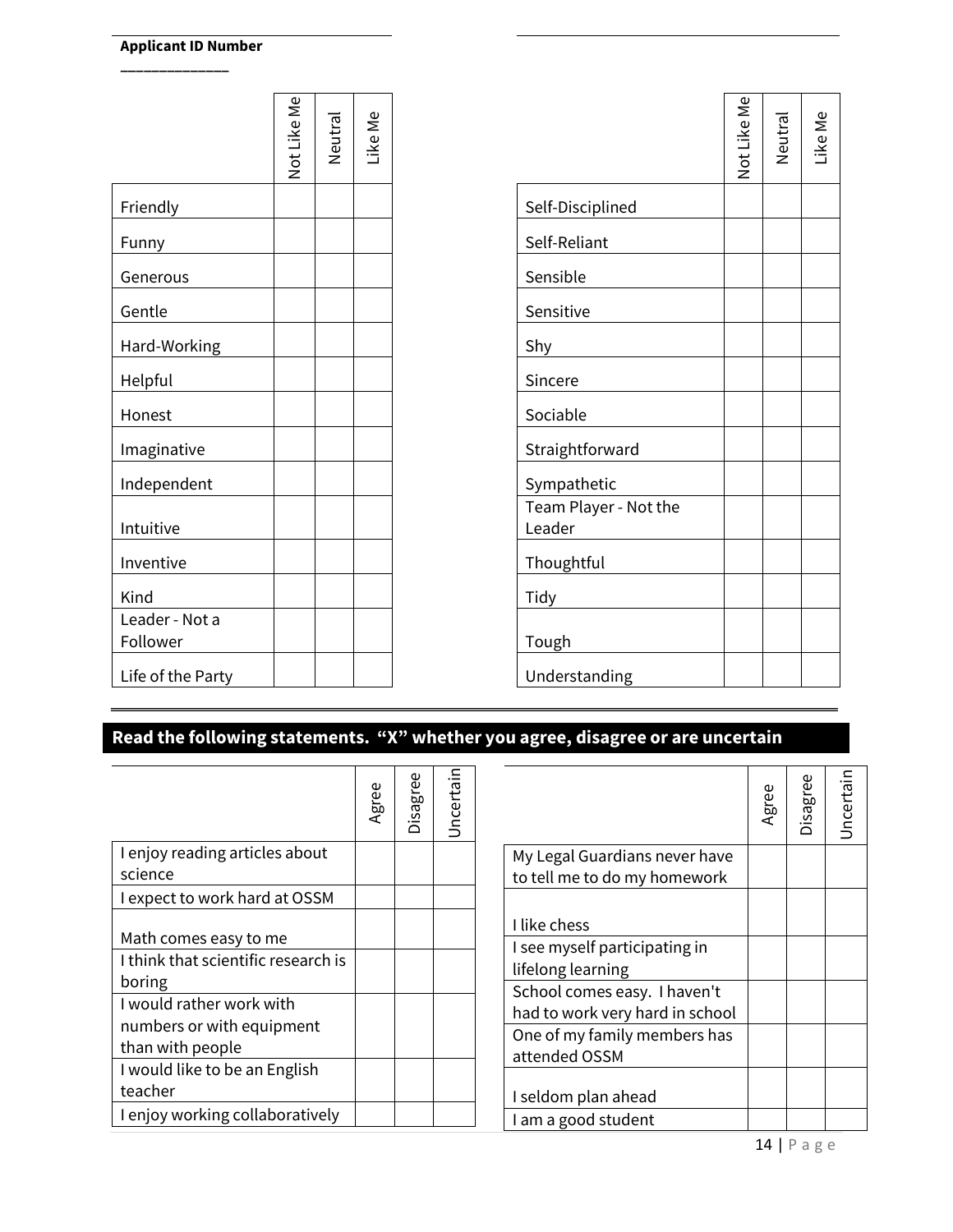| <b>Applicant ID Number</b>                                | Agree | Disagree | Jncertain | Jncertain<br>Disagree<br>Agree                                       |
|-----------------------------------------------------------|-------|----------|-----------|----------------------------------------------------------------------|
| I often procrastinate until the<br>last minute            |       |          |           | I am a better student than my<br>grades indicate                     |
| I prefer to work alone<br>I look forward to going away to |       |          |           | Extracurricular activities are<br>important to me                    |
| college<br>My teachers enjoy having me in                 |       |          |           | I have a boy/girl friend                                             |
| class                                                     |       |          |           | My friends enjoy spending time<br>with me                            |
| I don't have the ambition or<br>drive to complete my work |       |          |           | I like being the first person to                                     |
| I would be fine living away from<br>home                  |       |          |           | try something new                                                    |
| My goal in life is to win a Nobel<br>Prize                |       |          |           | I am a non-conformist<br>I have been interested in                   |
| My Legal Guardians want me to<br>go to OSSM               |       |          |           | attending OSSM for a long time<br>I would like to be a famous        |
| I make friends easily<br>I have been reprimanded by       |       |          |           | scientist or engineer<br>I like to play practical jokes on<br>others |
| teachers for my conduct                                   |       |          |           |                                                                      |

# **Three adjectives to describe yourself**

## **I have participated in the following OSSM events or activities in the past**

**\_\_\_\_\_\_\_\_\_\_\_\_\_\_\_\_\_\_\_\_\_\_\_ \_\_\_\_\_\_\_\_\_\_\_\_\_\_\_\_\_\_\_\_\_\_\_ \_\_\_\_\_\_\_\_\_\_\_\_\_\_\_\_\_\_\_\_\_\_\_**

(Check all that apply)

- **Preview Day**
- **Sneak Peek Experience**
- **Student Shadowing**
- **OSSM Middle School Math Contest – An Awesome Contest**

## **OSSM Summer One-Day Workshops –**

- o **Middle School Math Workshops**
- o **Examining Engineering Workshops**
- o **Health Care and Medical Careers Workshops**
- o **Science in the Summer – Lab Day**
- **OSSM Summer Academy; if so, what year(s) \_\_\_\_\_\_\_\_\_\_\_\_\_\_\_\_\_\_\_\_\_\_\_\_**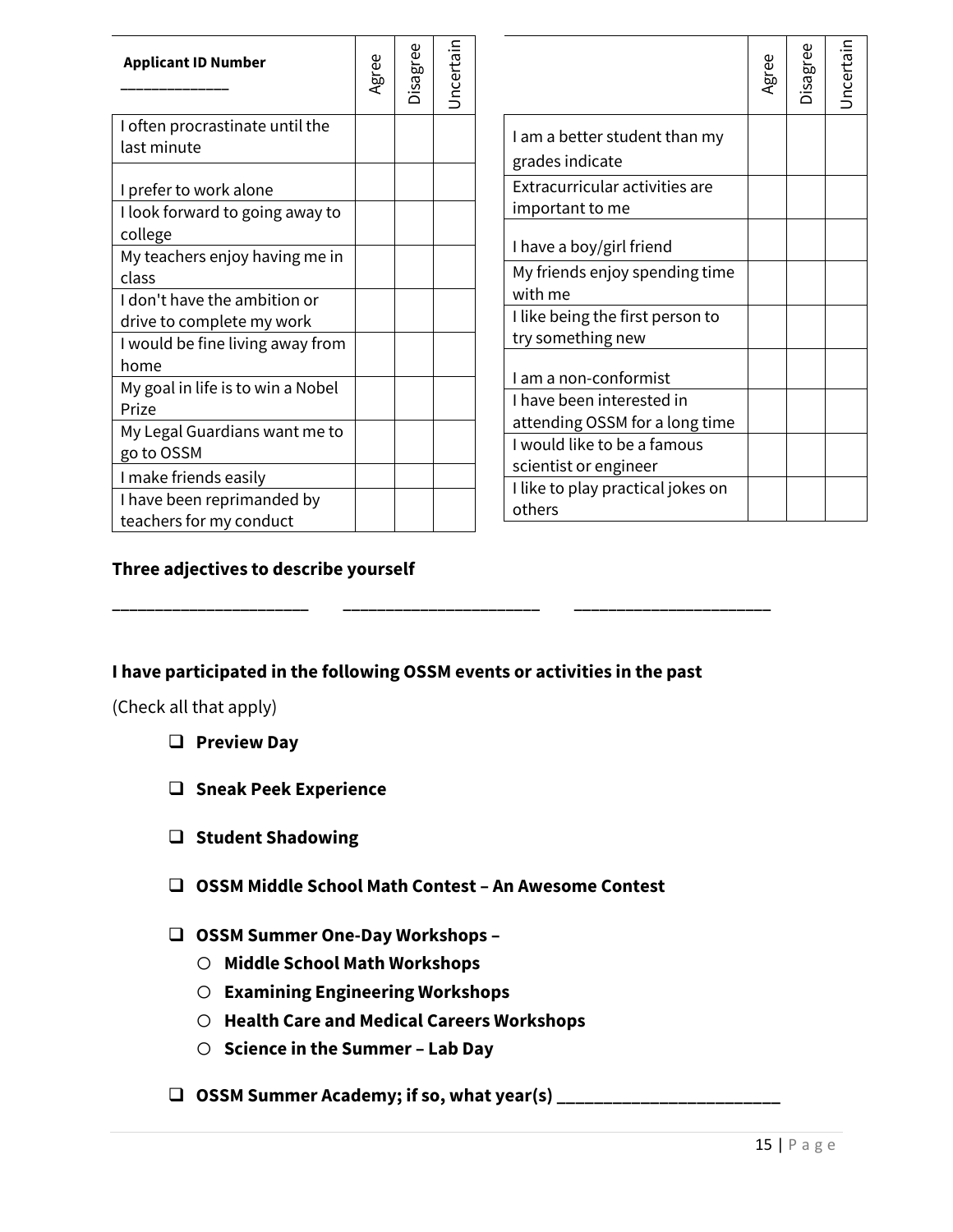## **SECTION IV - APPLICATION ESSAYS– To Be Completed By the Student**

**Student Essay Questions -** The following questions will inform the admissions committee about your interests and abilities. Write **300-500** word essays for each of the four essay prompts.

**Essay 1** - OSSM students must have a high level of maturity, whether living away from home or working daily without teachers or supervision. Please explain why you want to enroll as a student at OSSM.

**Essay 2** - What STEM-related topic are you most excited about? Why does this topic interest you and how have you taken the initiative to learn more about this topic?

**Essay 3** - Persistence. Fortitude. Resolve. Dedication. Perseverance. No matter what you call it, successful people draw upon internal forces and external support when times get tough. Describe a situation in which you have experienced difficulty, overcome adversity, or encountered an ethical dilemma. How did you approach this experience, and what did you learn from it?

**Essay 4** - Tell us your story! Explain one interesting thing about yourself that you have not yet shared with us. What makes you unique from other students who are applying to OSSM?

## **SECTION V – To Be Completed By Legal Guardians (Follow the Directions from Page 4)**

**Legal Guardian Essay** - Tell us how you feel about the possibility of your student attending the Oklahoma School of Science and Mathematics. When writing your essay, do not use your child's name, school, or hometown in your comments.

Identify your relationship to the student. Do not sign your name to your essay. Include your student's application ID number on the top of the page.

Legal Guardian essay prompts have a 300 word limit.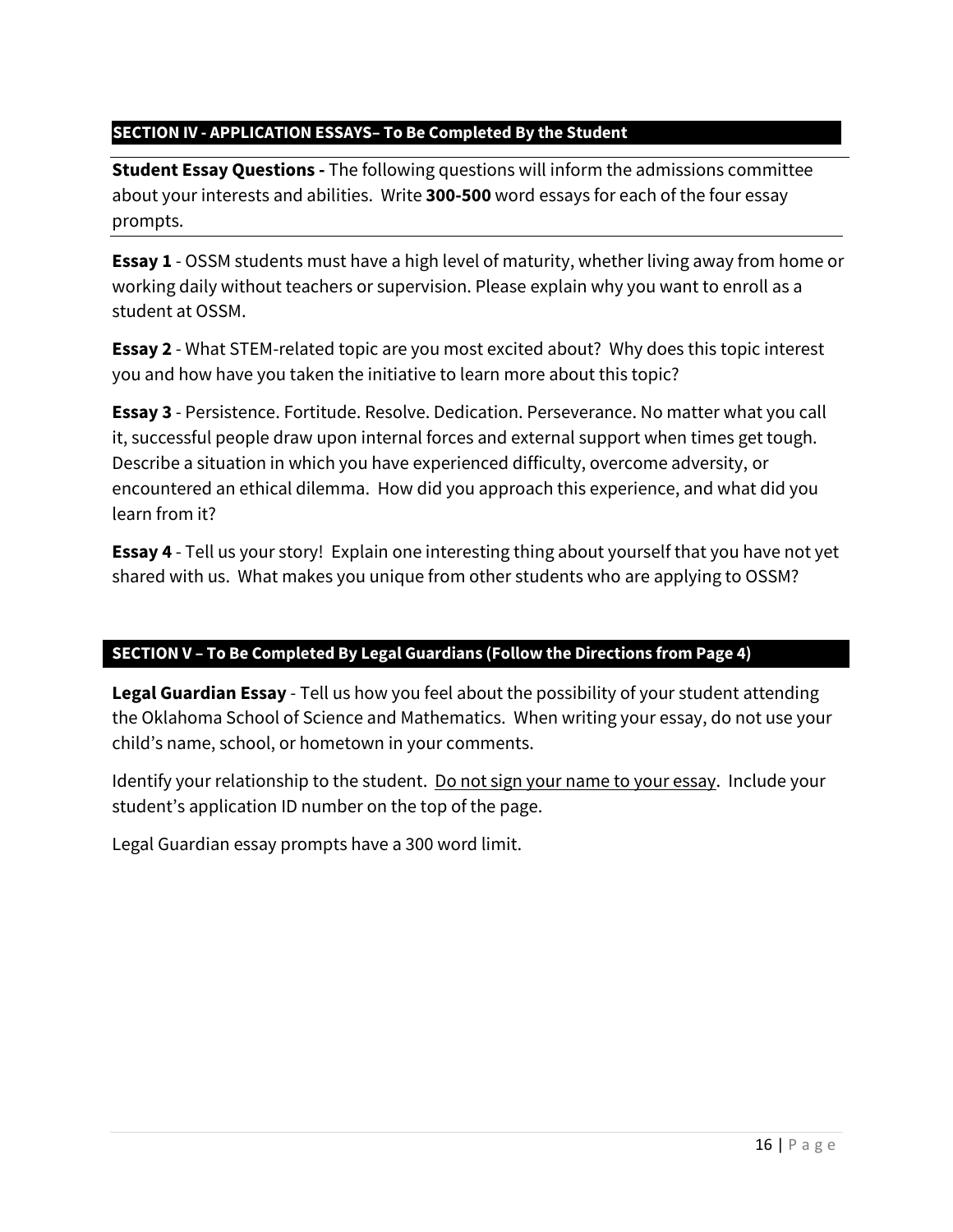# **English Teacher Recommendation**

## **To the Applicant**

Print or type your name and Application ID Number in the space below and give this form to your high school English teacher. Your teacher may either return this form to you in a sealed envelope to be submitted with your application or, if they prefer, mail the completed recommendation directly to admissions.

|                                                 | Student Email and the contract of the contract of the contract of the contract of the contract of the contract of the contract of the contract of the contract of the contract of the contract of the contract of the contract |  |
|-------------------------------------------------|--------------------------------------------------------------------------------------------------------------------------------------------------------------------------------------------------------------------------------|--|
| Applicant ID Number ___________________________ |                                                                                                                                                                                                                                |  |
|                                                 | (Include this number on the top of each recommendation page)                                                                                                                                                                   |  |

#### **To the Teacher**

The aforementioned student is applying for admission to the Oklahoma School of Science and Mathematics. In order to consider the students carefully, we ask the professional educators who have worked with them to evaluate their strengths and weaknesses, both as students and as people.

Your candid assessment of this student's potential for success at OSSM is extremely valuable to the admissions process. The information you share will be held in the strictest confidence.

This recommendation may be returned to the student in a sealed envelope or it may be mailed directly to: Office of Admissions Oklahoma School of Science and Mathematics 1141 North Lincoln Boulevard, Oklahoma City, OK 73104

**All Application materials** must be postmarked by midnight on **March 1, 2022.**

Contact the Office of Admissions with any questions at admissions@ossm.edu or (405) 521-6439.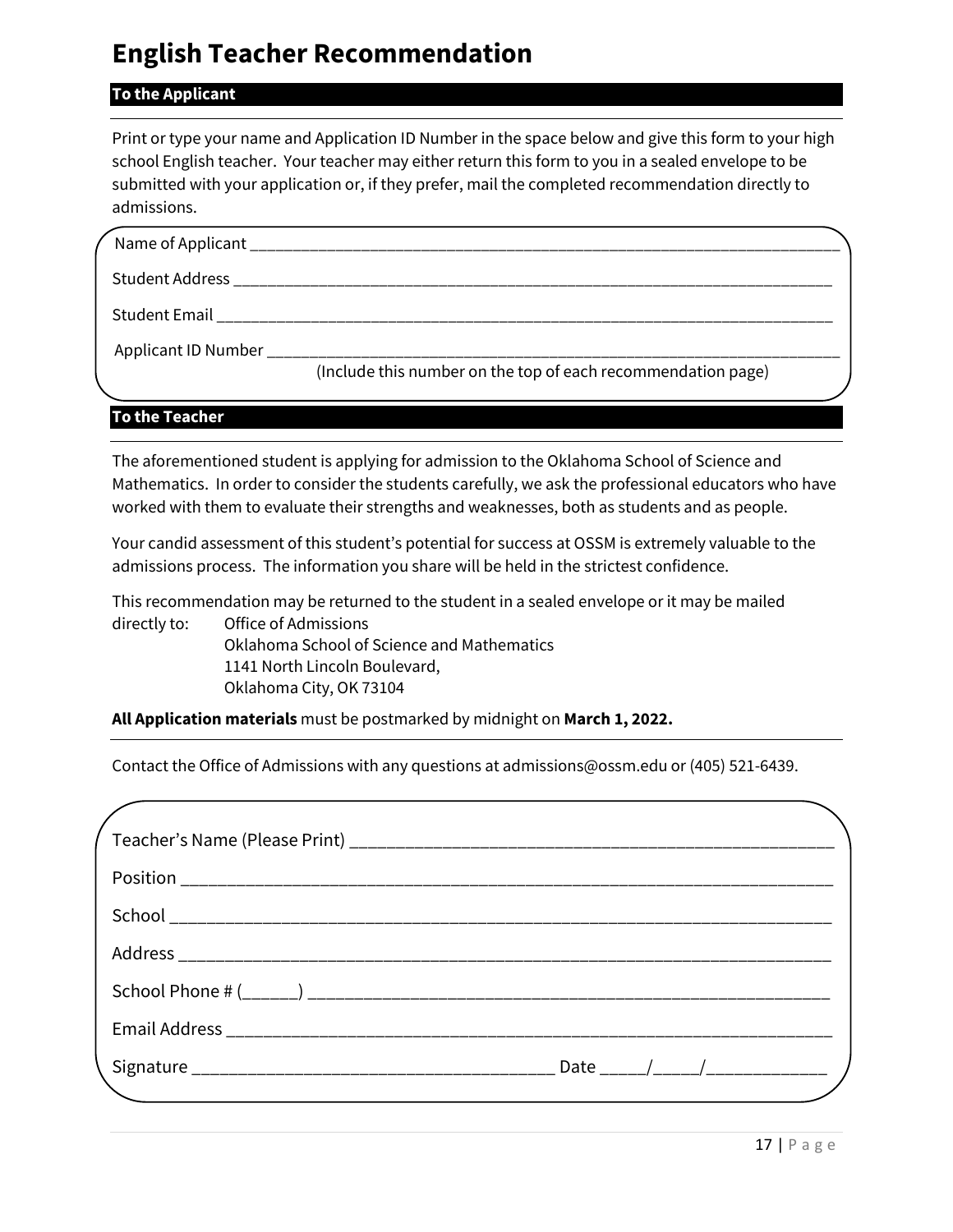#### **PLEASE "X" THE PHRASE THAT BEST DESCRIBES THE APPLICANT**

#### Work Habits

- $\Box$  Completes the assignments and is well organized and thorough
- $\Box$  Completes the assignments, but is not thorough or organized
- Usually complete the assignments, but requires frequent prodding
- □ Careless and indifferent
- $\Box$  No basis for judgement

#### Initiative

- Genuine eagerness to learn and seeks additional challenges
- $\Box$  Conscientious, but not inspired
- $\Box$  Meets the basic requirements
- $\Box$  Needs constant reassurance and tends to vacillate
- $\Box$  No basis for judgement

#### Relation between Achievement and Ability

- $\Box$  Achievement is consistent with ability
- Generally achieves to their ability
- $\Box$  Has not yet been challenged and demonstrates an irregular achievement pattern
- $\Box$  Achieves far below ability
- $\Box$  No basis for judgement

#### Class Participation

- $\Box$  Constructively involved
- $\Box$  Politely attentive and is occasionally involved
- $\Box$  Participates in class, but does not contribute much
- $\Box$  Easily distracted and is a non-contributor in class participation
- $\Box$  No basis for judgement

#### Writing Ability

- Great ideas and presents them intelligently
- $\Box$  Adequate skill, but lacks originality
- $\Box$  Technically weak and is lacking in content
- $\Box$  Definite weakness in terms of basic skills
- $\Box$  No basis for judgement

#### Originality and Imagination

- $\Box$  Exceptionally creative. Demonstrates independence in ideas and values
- $\Box$  Imaginative and original in certain areas
- $\Box$  Appreciates original ideas, but is incapable of generating them
- $\Box$  No sign of originality or imagination
- $\Box$  No basis for judgement

#### Personal Maturity

- $\Box$  Exceptional. Relates to people with genuine concern and interest
- $\Box$  Appropriate for age. Well-mannered and generally cooperative
- $\Box$  Cooperates only when it serves a personal interest. Makes excuses
- $\Box$  Immature. Unreliable and is often in trouble
- $\Box$  No basis for judgement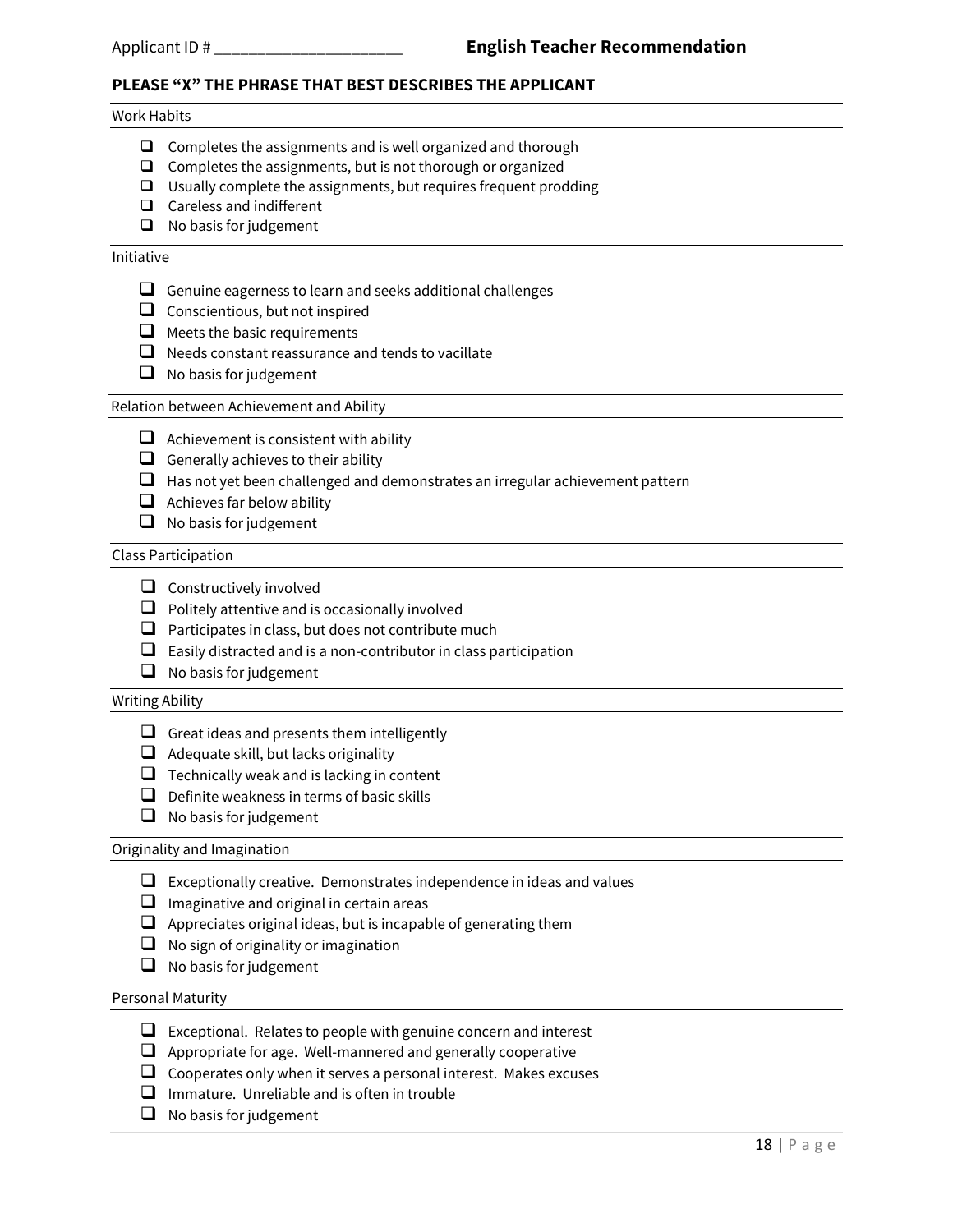**INSTRUCTIONS – Do not use the applicant's name, the name of the school or town in your response to the following questions.** Comments made on recommendations are held in strictest confidence. (Legal Guardians and applicants do not have access to these records).

How has the applicant achieved good grades in your class? Check all that apply:

- $\Box$  Through consistent hard work
- $\Box$  By grade consciousness
- $\Box$  By virtue of memory

 $\Box$  By Natural Ability  $\Box$  Other  $\Box$ 

What course(s) have you taught this student? \_\_\_\_\_\_\_\_\_\_\_\_\_\_\_\_\_\_\_\_\_\_\_\_\_\_\_\_\_\_\_\_\_\_\_\_\_\_\_\_

## **Compared to other student you have taught, check how you would rate the applicant.**

|                                    | Exceptiona | VeyO | Needs<br>improvement | A notable<br>weakness |
|------------------------------------|------------|------|----------------------|-----------------------|
| Self-confidence                    |            |      |                      |                       |
| <b>Emotional maturity</b>          |            |      |                      |                       |
| Interacts well with other students |            |      |                      |                       |
| Interacts well with teachers       |            |      |                      |                       |
| Respect for personal differences   |            |      |                      |                       |
| Perseverance                       |            |      |                      |                       |
| Works well independently           |            |      |                      |                       |
| Works well on a team               |            |      |                      |                       |
| Reaction to setbacks               |            |      |                      |                       |
| Warmth of personality              |            |      |                      |                       |
| Sense of humor                     |            |      |                      |                       |
| Integrity                          |            |      |                      |                       |
| Concern for others                 |            |      |                      |                       |

When you first think of this student, what words come to mind?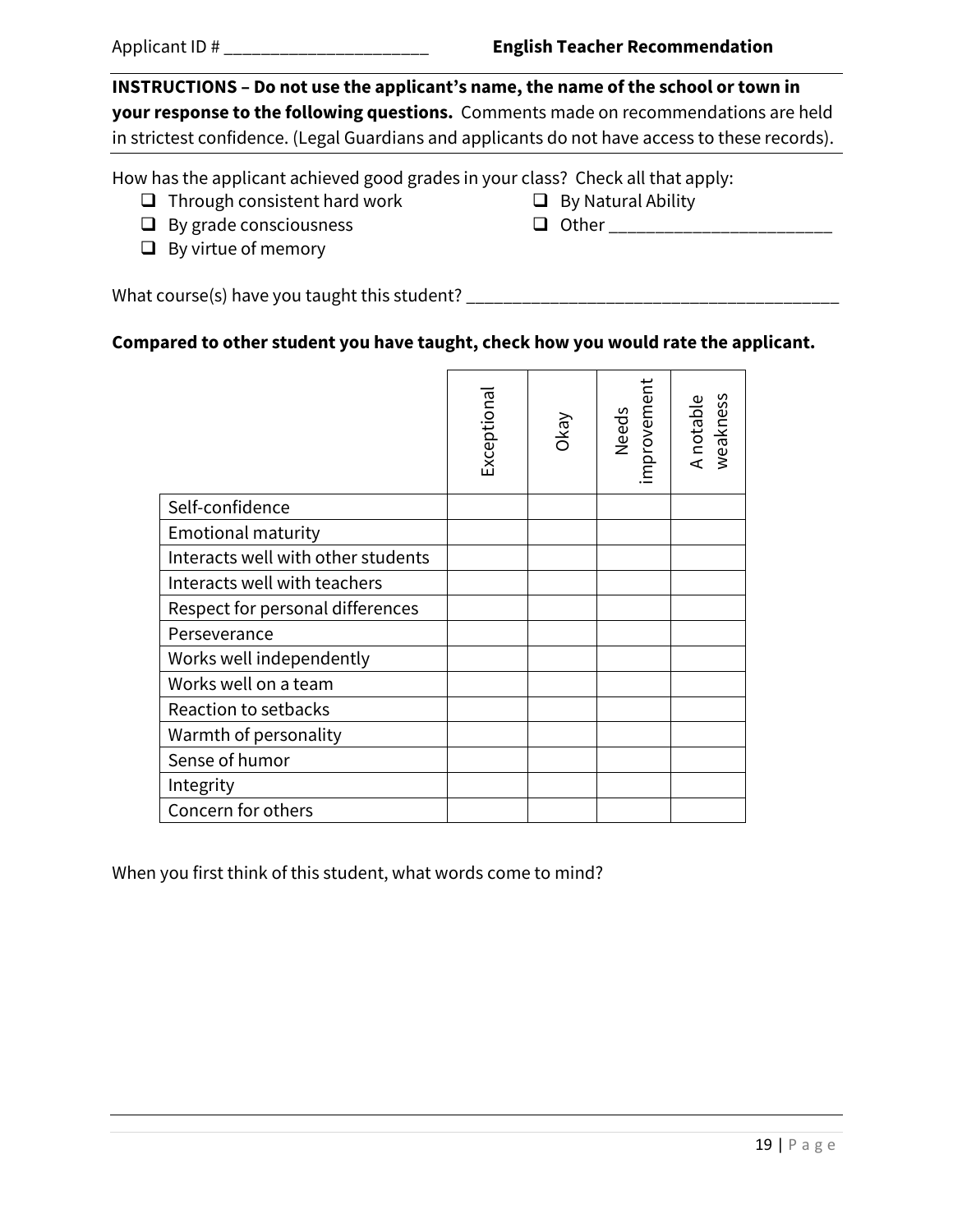| Describe the student's typical classroom performance and preparation (e.g. active/passive |
|-------------------------------------------------------------------------------------------|
| participation, timeliness of required assignments, attitude, and breadth of knowledge,    |
| organizational skills, and leadership qualities).                                         |

Give your overall assessment of the student's ability to live with other high school students and perform in a very disciplined and structured environment. Comment on the student's maturity, sensitivity to others, interpersonal skills, motivation, self-direction, desire to achieve and love of learning.

Overall, how would you compare the applicant to his/her entire class?

- $\Box$  One of the top students I have met in my career of vears.
- $\Box$  Excellent (Top 10%)

 $\Box$  Outstanding (Top 5%)

 $\Box$  Good (Above average)

 $\Box$  Average or below

How strongly do you recommend this student to enroll at Oklahoma School of Science and Mathematics? **(Circle the Number that Best Represents Your Recommendation).**

| 10                             | 9 | 8 |          | 6 | 5 | 4             | 3 | 2 |                  |
|--------------------------------|---|---|----------|---|---|---------------|---|---|------------------|
| Recommendation<br>My Strongest |   |   | Strongly |   |   | Fairly Strong |   |   | With Reservation |

\_\_\_\_\_\_\_\_\_\_\_\_\_\_\_\_\_\_\_\_\_\_\_\_\_\_\_\_\_\_\_\_\_\_\_\_\_\_\_\_\_\_\_\_\_\_\_\_\_\_\_\_\_\_\_\_\_\_\_\_\_\_\_\_\_\_\_\_\_\_\_\_\_\_\_\_\_\_ \_\_\_\_\_\_\_\_\_\_\_\_\_\_\_\_\_\_\_\_\_\_\_\_\_\_\_\_\_\_\_\_\_\_\_\_\_\_\_\_\_\_\_\_\_\_\_\_\_\_\_\_\_\_\_\_\_\_\_\_\_\_\_\_\_\_\_\_\_\_\_\_\_\_\_\_\_\_

Please explain why you gave that score \_\_\_\_\_\_\_\_\_\_\_\_\_\_\_\_\_\_\_\_\_\_\_\_\_\_\_\_\_\_\_\_\_\_\_\_\_\_\_\_\_\_\_\_\_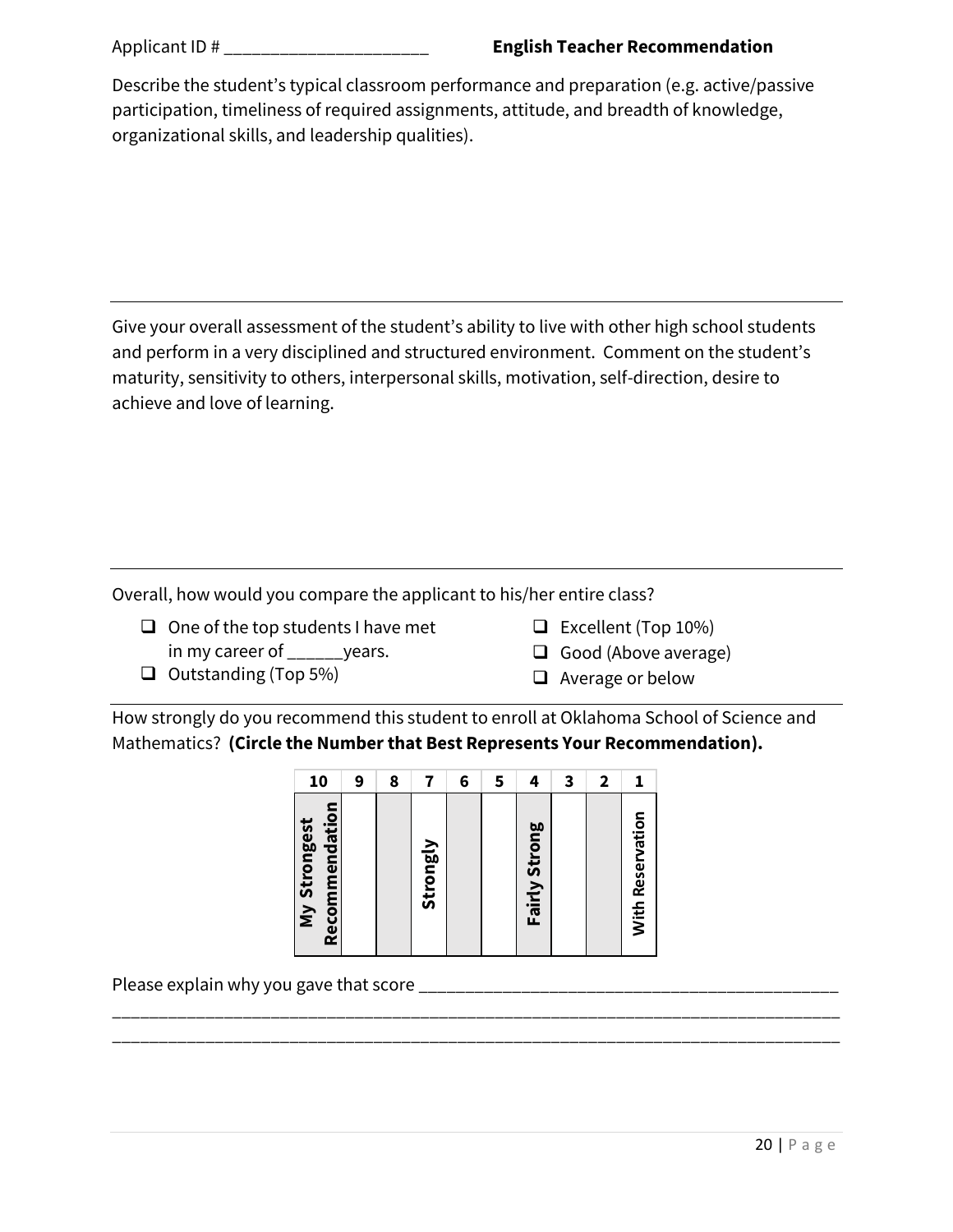# **Mathematics Teacher Recommendation**

## **To the Applicant**

Print or type your name and Application ID Number in the space below and give this form to your high school Mathematics teacher. Your teacher may either return this form to you in a sealed envelope to be submitted with your application or, if they prefer, mail the completed recommendation directly to admissions.

| Student Email                                |                                                              |  |
|----------------------------------------------|--------------------------------------------------------------|--|
| Applicant ID Number ________________________ | (Include this number on the top of each recommendation page) |  |

#### **To the Teacher**

The aforementioned student is applying for admission to the Oklahoma School of Science and Mathematics. In order to consider the students carefully, we ask the professional educators who have worked with them to evaluate their strengths and weaknesses, both as students and as people.

Your candid assessment of this student's potential for success at OSSM is extremely valuable to the admissions process. The information you share will be held in the strictest confidence.

This recommendation may be returned to the student in a sealed envelope or it may be mailed directly to: Office of Admissions Oklahoma School of Science and Mathematics 1141 North Lincoln Boulevard, Oklahoma City, OK 73104

**All Application materials** must be postmarked by midnight on **March 1, 2022.**

Contact the Office of Admissions with any questions at admissions@ossm.edu or (405) 521-6439.

| Date $\frac{1}{\sqrt{1-\frac{1}{2}}}\frac{1}{\sqrt{1-\frac{1}{2}}}\frac{1}{\sqrt{1-\frac{1}{2}}}\frac{1}{\sqrt{1-\frac{1}{2}}}\frac{1}{\sqrt{1-\frac{1}{2}}}\frac{1}{\sqrt{1-\frac{1}{2}}}\frac{1}{\sqrt{1-\frac{1}{2}}}\frac{1}{\sqrt{1-\frac{1}{2}}}\frac{1}{\sqrt{1-\frac{1}{2}}}\frac{1}{\sqrt{1-\frac{1}{2}}}\frac{1}{\sqrt{1-\frac{1}{2}}}\frac{1}{\sqrt{1-\frac{1}{2}}}\frac{1}{\sqrt{1-\frac{1}{2}}}\frac{1}{\sqrt$ |
|-----------------------------------------------------------------------------------------------------------------------------------------------------------------------------------------------------------------------------------------------------------------------------------------------------------------------------------------------------------------------------------------------------------------------------|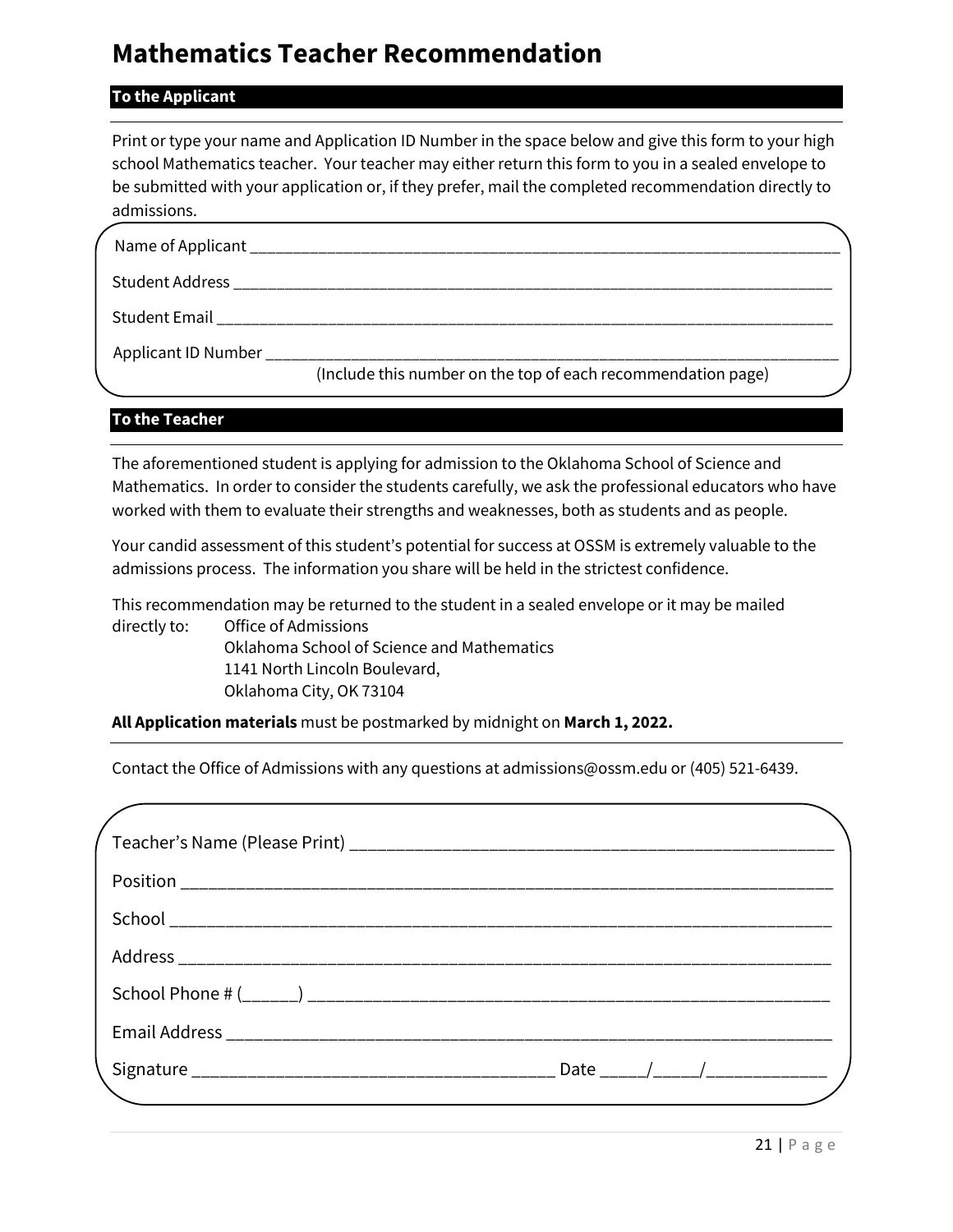## **PLEASE "X" THE PHRASE THAT BEST DESCRIBES THE APPLICANT**

#### Work Habits

- $\Box$  Completes the assignments and is well organized and thorough
- $\Box$  Completes the assignments, but is not thorough or organized
- $\square$  Usually complete the assignments, but requires frequent prodding
- $\Box$  Careless and indifferent
- $\Box$  No basis for judgement

#### Initiative

- $\Box$  Genuine eagerness to learn and seeks additional challenges
- $\Box$  Conscientious, but not inspired
- $\Box$  Meets the basic requirements
- $\Box$  Needs constant reassurance and tends to vacillate
- $\Box$  No basis for judgement

#### Relation between Achievement and Ability

- $\Box$  Achievement is consistent with ability
- Generally achieves to their ability
- $\Box$  Has not yet been challenged and demonstrates an irregular achievement pattern
- $\Box$  Achieves far below ability
- $\Box$  No basis for judgement

#### Class Participation

- $\Box$  Constructively involved
- $\Box$  Politely attentive and is occasionally involved
- $\Box$  Participates in class, but does not contribute much
- $\Box$  Easily distracted and is a non-contributor in class participation
- $\Box$  No basis for judgement

#### Writing ability

- Great ideas and presents them intelligently
- $\Box$  Adequate skill, but lacks originality
- $\Box$  Technically weak and is lacking in content
- $\Box$  Definite weakness in terms of basic skills
- $\Box$  No basis for judgement

#### Originality and Imagination

- $\Box$  Exceptionally creative. Demonstrates independence in ideas and values
- $\Box$  Imaginative and original in certain areas
- $\Box$  Appreciates original ideas, but is incapable of generating them
- $\Box$  No sign of originality or imagination
- $\Box$  No basis for judgement

#### Personal Maturity

- $\Box$  Exceptional. Relates to people with genuine concern and interest
- $\Box$  Appropriate for age. Well-mannered and generally cooperative
- $\Box$  Cooperates only when it serves a personal interest. Makes excuses
- $\Box$  Immature. Unreliable and is often in trouble
- $\Box$  No basis for judgement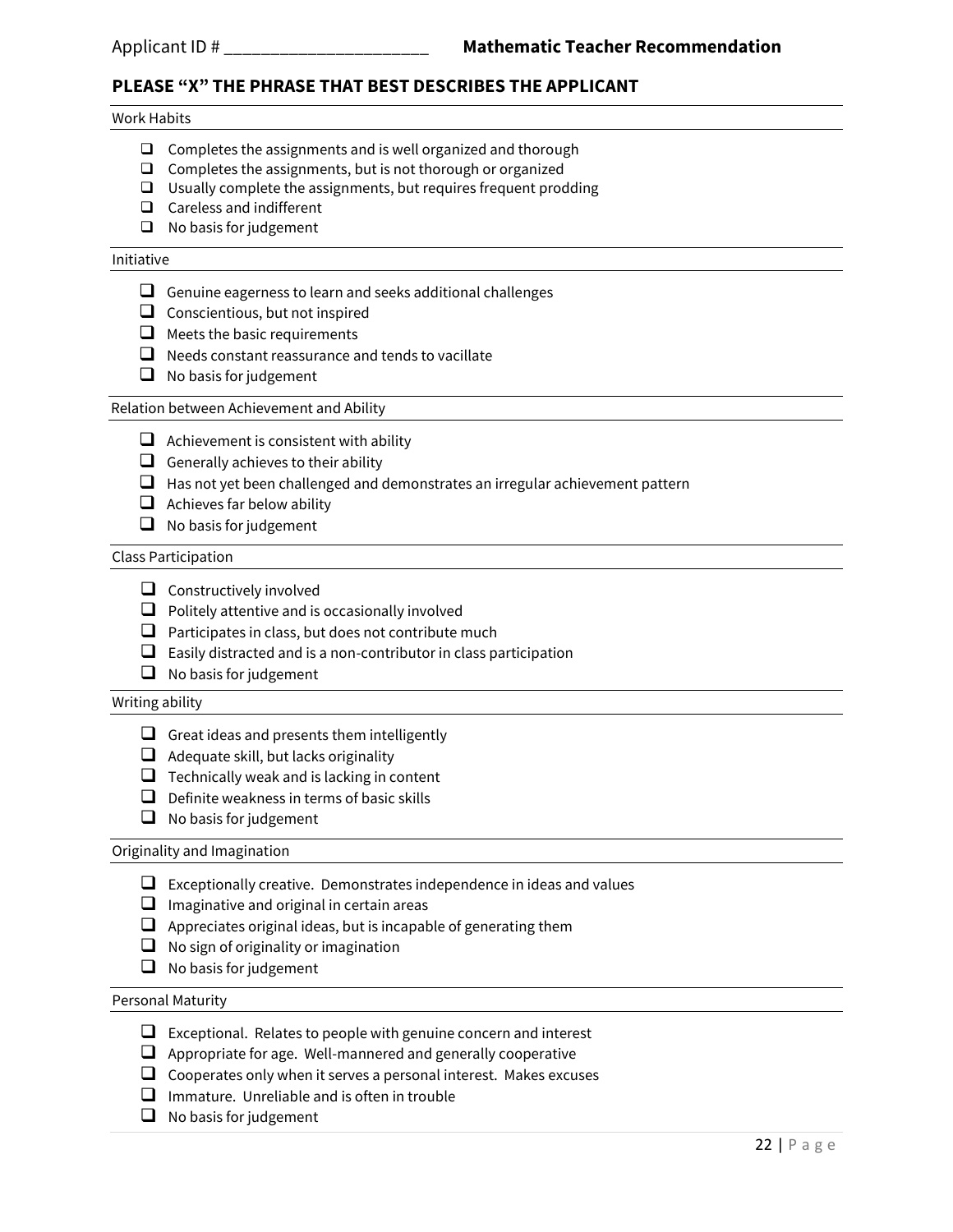**INSTRUCTIONS –** Do not use the applicant's name, the name of the school or town in your response to the following questions. Comments made on recommendations are held in strictest confidence. (Legal Guardians and applicants do not have access to these records).

How has the applicant achieved good grades in your class? Check all that apply:

- $\Box$  Through consistent hard work
- $\Box$  By grade consciousness
- $\Box$  By virtue of memory

 $\Box$  By natural ability Other \_\_\_\_\_\_\_\_\_\_\_\_\_\_\_\_\_\_\_\_\_\_\_\_

What course(s) have you taught this student? \_\_\_\_\_\_\_\_\_\_\_\_\_\_\_\_\_\_\_\_\_\_\_\_\_\_\_\_\_\_\_\_\_\_\_\_\_\_\_\_

## **Compared to other student you have taught, check how you would rate the applicant.**

|                                    | Exceptiona | VeyO | Needs<br>improvement | A notable<br>weakness |
|------------------------------------|------------|------|----------------------|-----------------------|
| Self-confidence                    |            |      |                      |                       |
| <b>Emotional maturity</b>          |            |      |                      |                       |
| Interacts well with other students |            |      |                      |                       |
| Interacts well with teachers       |            |      |                      |                       |
| Respect for personal differences   |            |      |                      |                       |
| Perseverance                       |            |      |                      |                       |
| Works well independently           |            |      |                      |                       |
| Works well on a team               |            |      |                      |                       |
| Reaction to setbacks               |            |      |                      |                       |
| Warmth of personality              |            |      |                      |                       |
| Sense of humor                     |            |      |                      |                       |
| Integrity                          |            |      |                      |                       |
| Concern for others                 |            |      |                      |                       |

When you first think of this student, what words come to mind?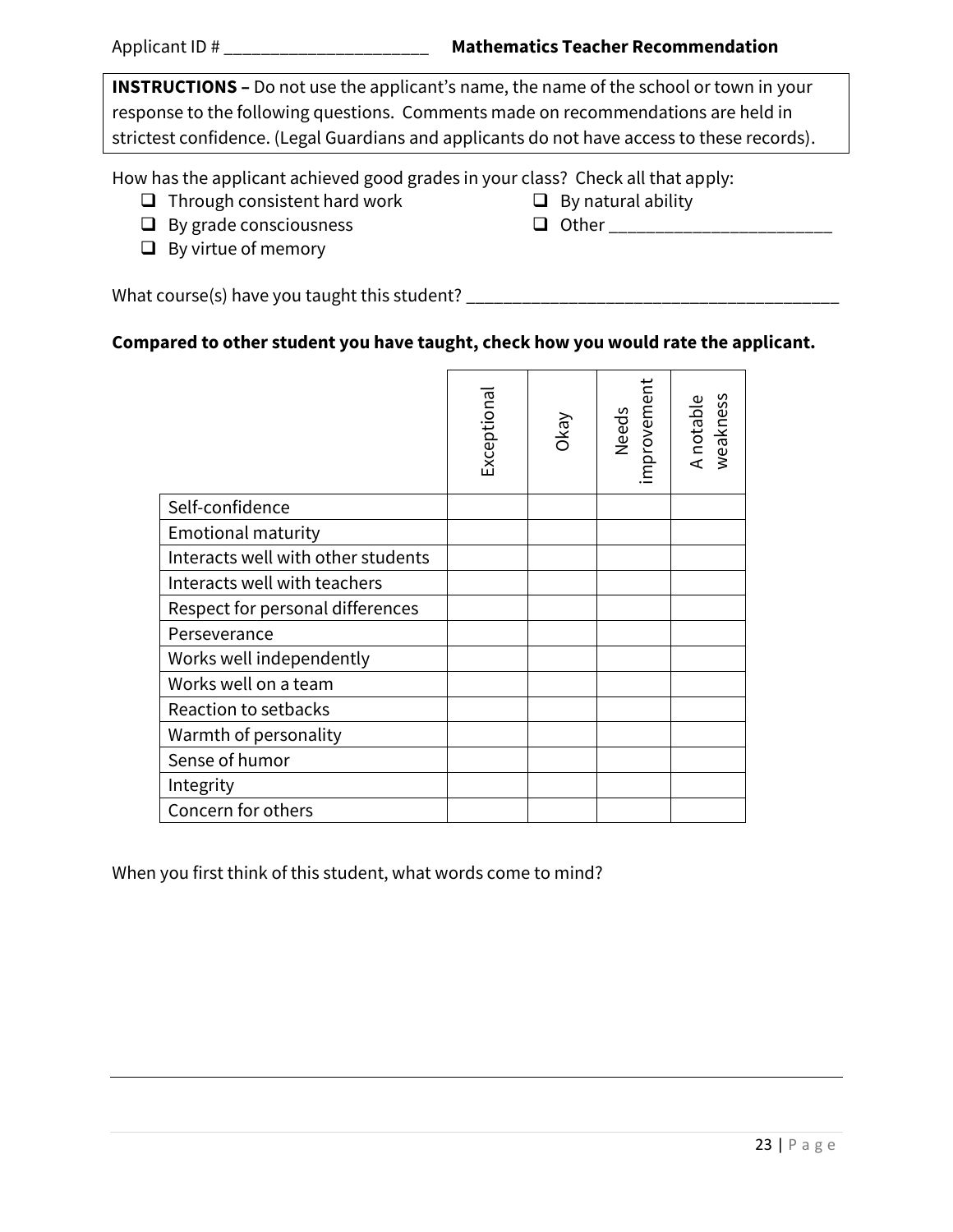| Describe the student's typical classroom performance and preparation (e.g. active/passive |
|-------------------------------------------------------------------------------------------|
| participation, timeliness of required assignments, attitude, and breadth of knowledge,    |
| organizational skills, and leadership qualities).                                         |

Give your overall assessment of the student's ability to live with other high school students and perform in a very disciplined and structured environment. Comment on the student's maturity, sensitivity to others, interpersonal skills, motivation, self-direction, desire to achieve and love of learning.

Overall, how would you compare the applicant to his/her entire class?

- $\Box$  One of the top students I have met in my career of vears.
	- $\Box$  Excellent (Top 10%)
- $\Box$  Outstanding (Top 5%)

 $\Box$  Good (Above average)

 $\Box$  Average or below

How strongly do you recommend this student to enroll at Oklahoma School of Science and Mathematics? **(Circle the Number that Best Represents Your Recommendation).**

| 10                             | 9 | 8 |          | 6 | 5 | 4             | 3 | 2 |                         |
|--------------------------------|---|---|----------|---|---|---------------|---|---|-------------------------|
| Recommendation<br>My Strongest |   |   | Strongly |   |   | Fairly Strong |   |   | <b>With Reservation</b> |

\_\_\_\_\_\_\_\_\_\_\_\_\_\_\_\_\_\_\_\_\_\_\_\_\_\_\_\_\_\_\_\_\_\_\_\_\_\_\_\_\_\_\_\_\_\_\_\_\_\_\_\_\_\_\_\_\_\_\_\_\_\_\_\_\_\_\_\_\_\_\_\_\_\_\_\_\_\_ \_\_\_\_\_\_\_\_\_\_\_\_\_\_\_\_\_\_\_\_\_\_\_\_\_\_\_\_\_\_\_\_\_\_\_\_\_\_\_\_\_\_\_\_\_\_\_\_\_\_\_\_\_\_\_\_\_\_\_\_\_\_\_\_\_\_\_\_\_\_\_\_\_\_\_\_\_\_

Please explain why you gave that score \_\_\_\_\_\_\_\_\_\_\_\_\_\_\_\_\_\_\_\_\_\_\_\_\_\_\_\_\_\_\_\_\_\_\_\_\_\_\_\_\_\_\_\_\_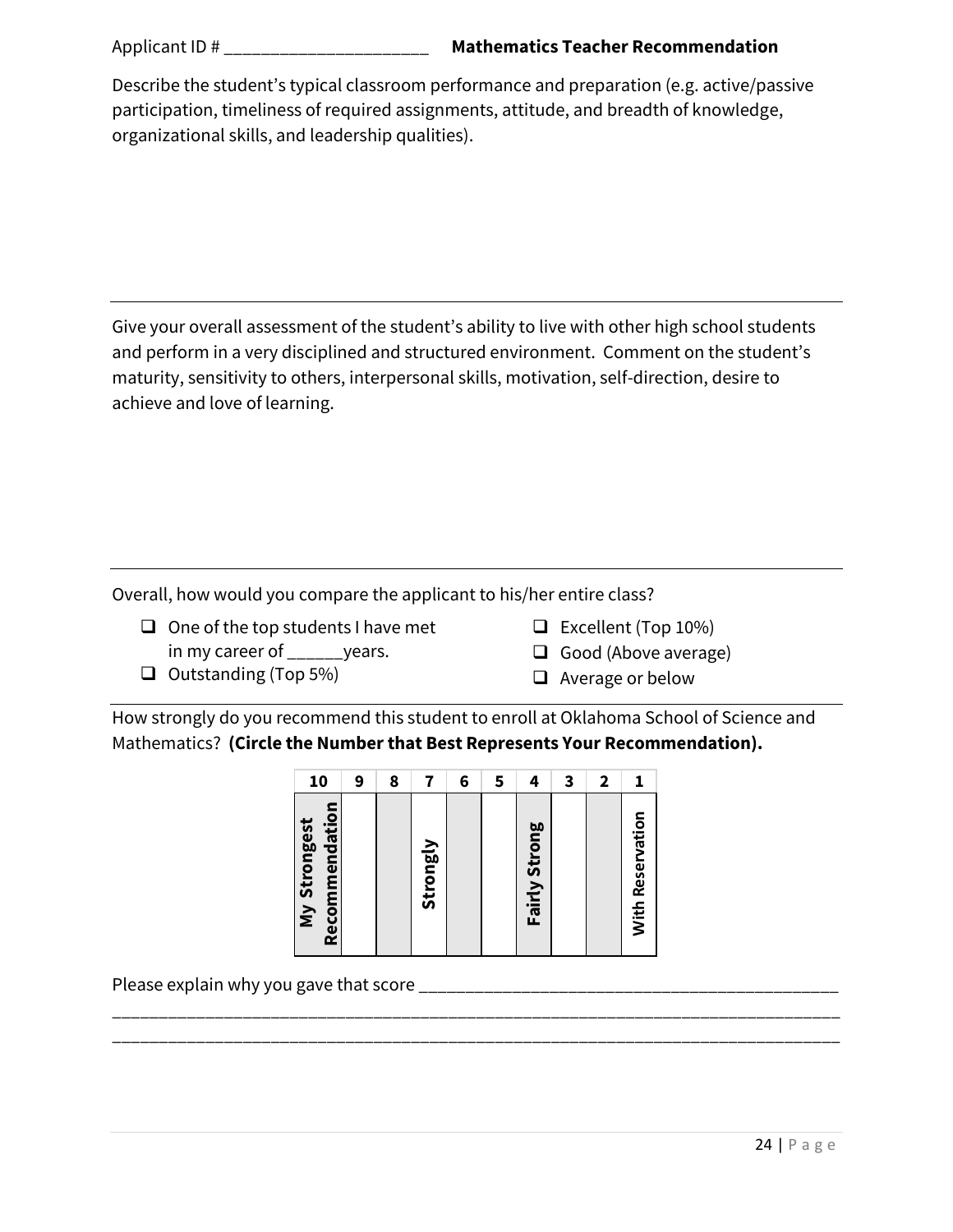# **Science Teacher Recommendation**

#### **To the Applicant**

Print or type your name and Application ID Number in the space below and give this form to your high school Science teacher. Your teacher may either return this form to you in a sealed envelope to be submitted with your application or, if they prefer, mail the completed recommendation directly to admissions.

| Name of Applicant ________________________     |                                                              |  |
|------------------------------------------------|--------------------------------------------------------------|--|
| Student Address ____________________           |                                                              |  |
| Student Email                                  |                                                              |  |
| Applicant ID Number __________________________ | (Include this number on the top of each recommendation page) |  |

## **To the Teacher**

The aforementioned student is applying for admission to the Oklahoma School of Science and Mathematics. In order to consider the students carefully, we ask the professional educators who have worked with them to evaluate their strengths and weaknesses, both as students and as people.

Your candid assessment of this student's potential for success at OSSM is extremely valuable to the admissions process. This information you share will be held in the strictest confidence.

This recommendation may be returned to the student in a sealed envelope or it may be mailed directly to: Office of Admissions Oklahoma School of Science and Mathematics 1141 North Lincoln Boulevard, Oklahoma City, OK 73104

**All Application materials** must be postmarked by midnight on **March 1, 2022.**

Contact the Office of Admissions with any questions at admissions@ossm.edu or (405) 521-6439.

| Date $\frac{1}{\sqrt{1-\frac{1}{2}}}\frac{1}{\sqrt{1-\frac{1}{2}}}\frac{1}{\sqrt{1-\frac{1}{2}}}\frac{1}{\sqrt{1-\frac{1}{2}}}\frac{1}{\sqrt{1-\frac{1}{2}}}\frac{1}{\sqrt{1-\frac{1}{2}}}\frac{1}{\sqrt{1-\frac{1}{2}}}\frac{1}{\sqrt{1-\frac{1}{2}}}\frac{1}{\sqrt{1-\frac{1}{2}}}\frac{1}{\sqrt{1-\frac{1}{2}}}\frac{1}{\sqrt{1-\frac{1}{2}}}\frac{1}{\sqrt{1-\frac{1}{2}}}\frac{1}{\sqrt{1-\frac{1}{2}}}\frac{1}{\sqrt$ |
|-----------------------------------------------------------------------------------------------------------------------------------------------------------------------------------------------------------------------------------------------------------------------------------------------------------------------------------------------------------------------------------------------------------------------------|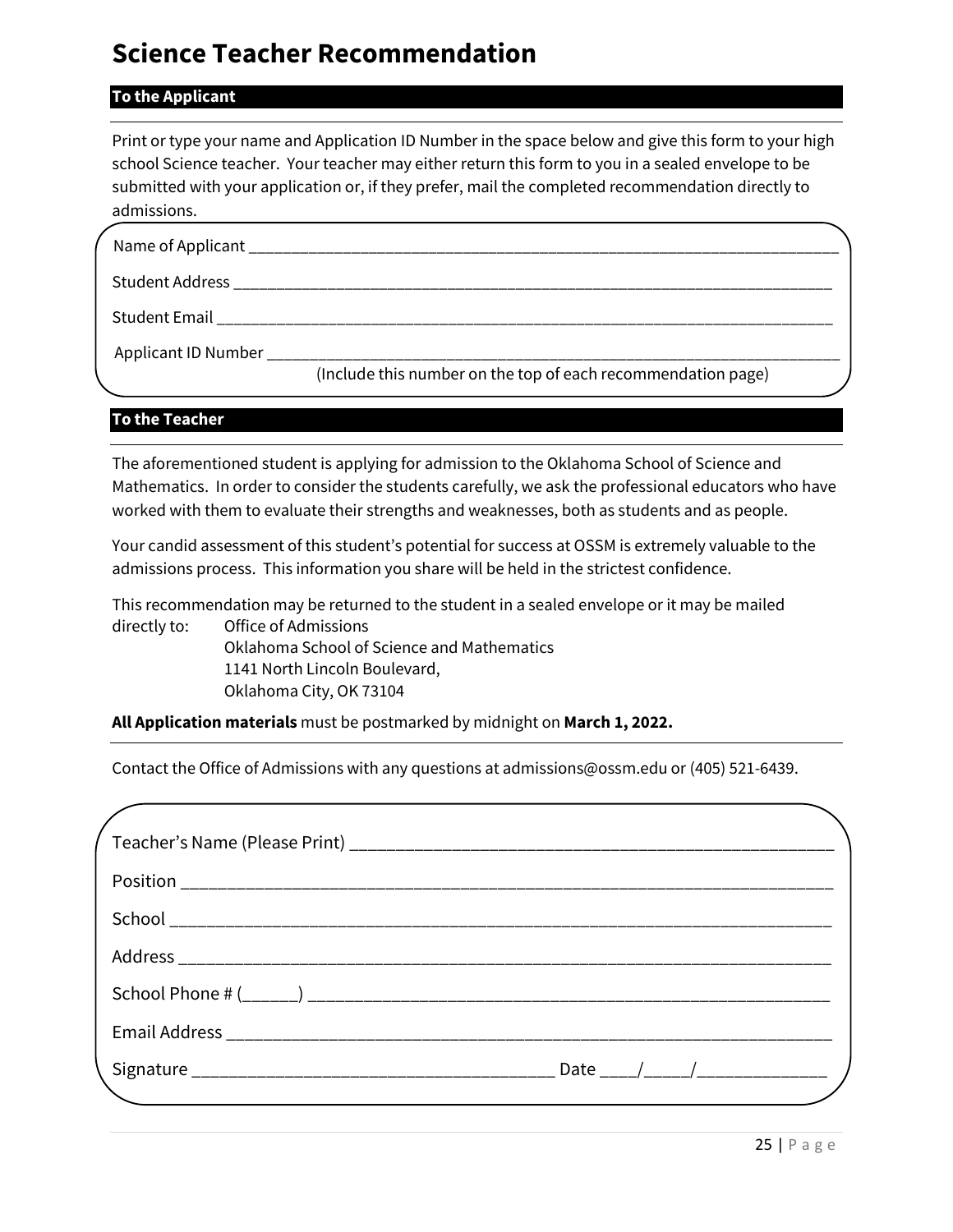## **PLEASE "X" THE PHRASE THAT BEST DESCRIBES THE APPLICANT**

#### Work Habits

- $\Box$  Completes the assignments and is well organized and thorough
- $\Box$  Completes the assignments, but is not thorough or organized
- $\square$  Usually complete the assignments, but requires frequent prodding
- $\Box$  Careless and indifferent
- $\Box$  No basis for judgement

#### Initiative

- $\Box$  Genuine eagerness to learn and seeks additional challenges
- $\Box$  Conscientious, but not inspired
- $\Box$  Meets the basic requirements
- $\Box$  Needs constant reassurance and tends to vacillate
- $\Box$  No basis for judgement

#### Relation between Achievement and Ability

- $\Box$  Achievement is consistent with ability
- Generally achieves to their ability
- $\Box$  Has not yet been challenged and demonstrates an irregular achievement pattern
- $\Box$  Achieves far below ability
- $\Box$  No basis for judgement

#### Class Participation

- $\Box$  Constructively involved
- $\Box$  Politely attentive and is occasionally involved
- $\Box$  Participates in class, but does not contribute much
- $\Box$  Easily distracted and is a non-contributor in class participation
- $\Box$  No basis for judgement

#### Writing Ability

- Great ideas and presents them intelligently
- $\Box$  Adequate skill, but lacks originality
- $\Box$  Technically weak and is lacking in content
- $\Box$  Definite weakness in terms of basic skills
- $\Box$  No basis for judgement

#### Originality and Imagination

- $\Box$  Exceptionally creative. Demonstrates independence in ideas and values
- $\Box$  Imaginative and original in certain areas
- $\Box$  Appreciates original ideas, but is incapable of generating them
- $\Box$  No sign of originality or imagination
- $\Box$  No basis for judgement

#### Personal Maturity

- $\Box$  Exceptional. Relates to people with genuine concern and interest
- $\Box$  Appropriate for age. Well-mannered and generally cooperative
- $\Box$  Cooperates only when it serves a personal interest. Makes excuses
- $\Box$  Immature. Unreliable and is often in trouble
- $\Box$  No basis for judgement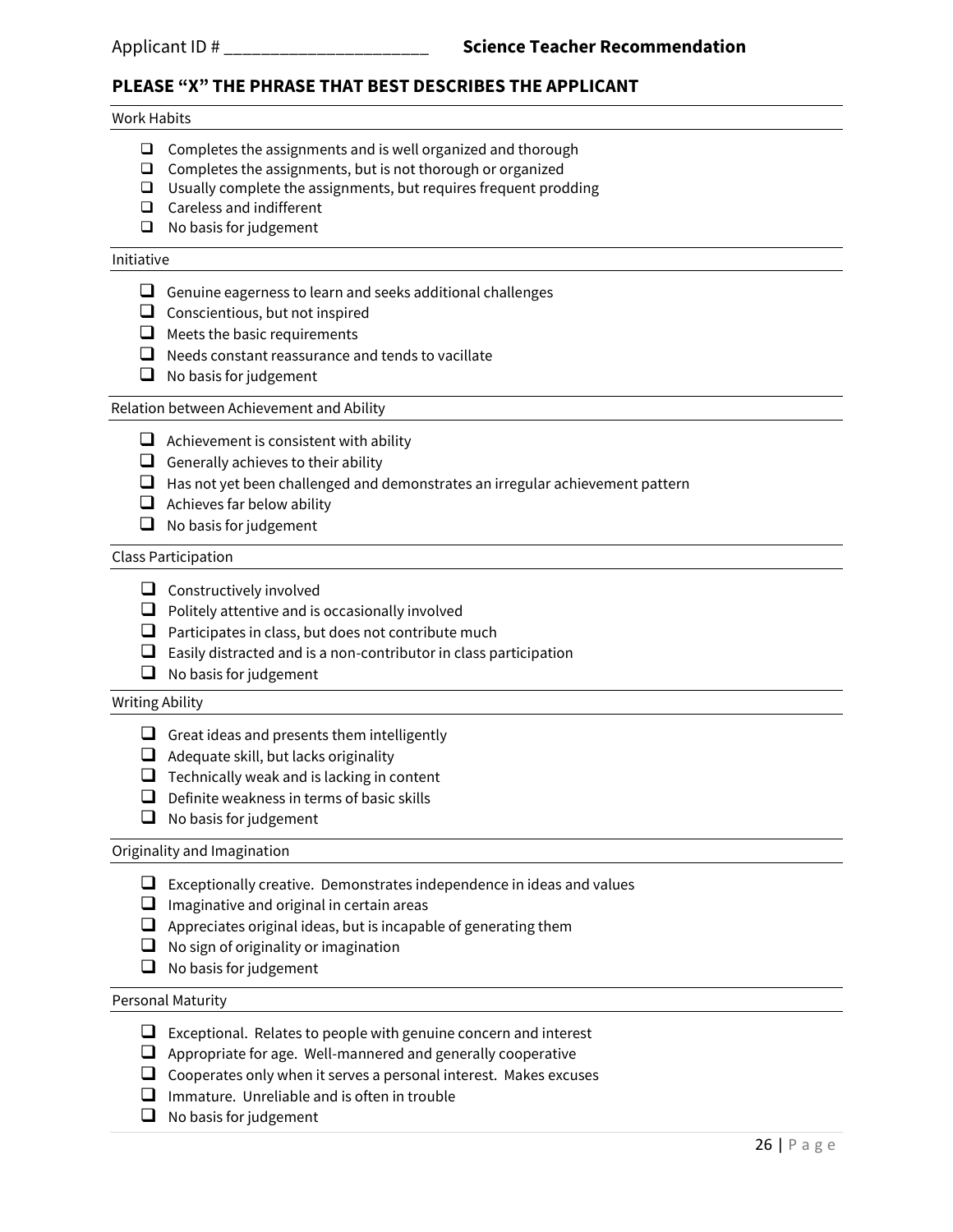**INSTRUCTIONS –** Do not use the applicant's name, the name of the school or town in your response to the following questions. Comments made on recommendations are held in strictest confidence. (Legal Guardians and applicants do not have access to these records).

How has the applicant achieved good grades in your class? Check all that apply:

- $\Box$  Through consistent hard work
- $\Box$  By grade consciousness
- $\Box$  By virtue of memory

 $\Box$  By natural ability Other \_\_\_\_\_\_\_\_\_\_\_\_\_\_\_\_\_\_\_\_\_\_\_\_

What course(s) have you taught this student? \_\_\_\_\_\_\_\_\_\_\_\_\_\_\_\_\_\_\_\_\_\_\_\_\_\_\_\_\_\_\_\_\_\_\_\_\_\_\_\_

# **Compared to other student you have taught, check how you would rate the applicant.**

|                                    | Exceptiona | Okay | Needs<br>improvement | A notable<br>weakness |
|------------------------------------|------------|------|----------------------|-----------------------|
| Self-confidence                    |            |      |                      |                       |
| <b>Emotional maturity</b>          |            |      |                      |                       |
| Interacts well with other students |            |      |                      |                       |
| Interacts well with teachers       |            |      |                      |                       |
| Respect for personal differences   |            |      |                      |                       |
| Perseverance                       |            |      |                      |                       |
| Works well independently           |            |      |                      |                       |
| Works well on a team               |            |      |                      |                       |
| Reaction to setbacks               |            |      |                      |                       |
| Warmth of personality              |            |      |                      |                       |
| Sense of humor                     |            |      |                      |                       |
| Integrity                          |            |      |                      |                       |
| Concern for others                 |            |      |                      |                       |

When you first think of this student, what words come to mind?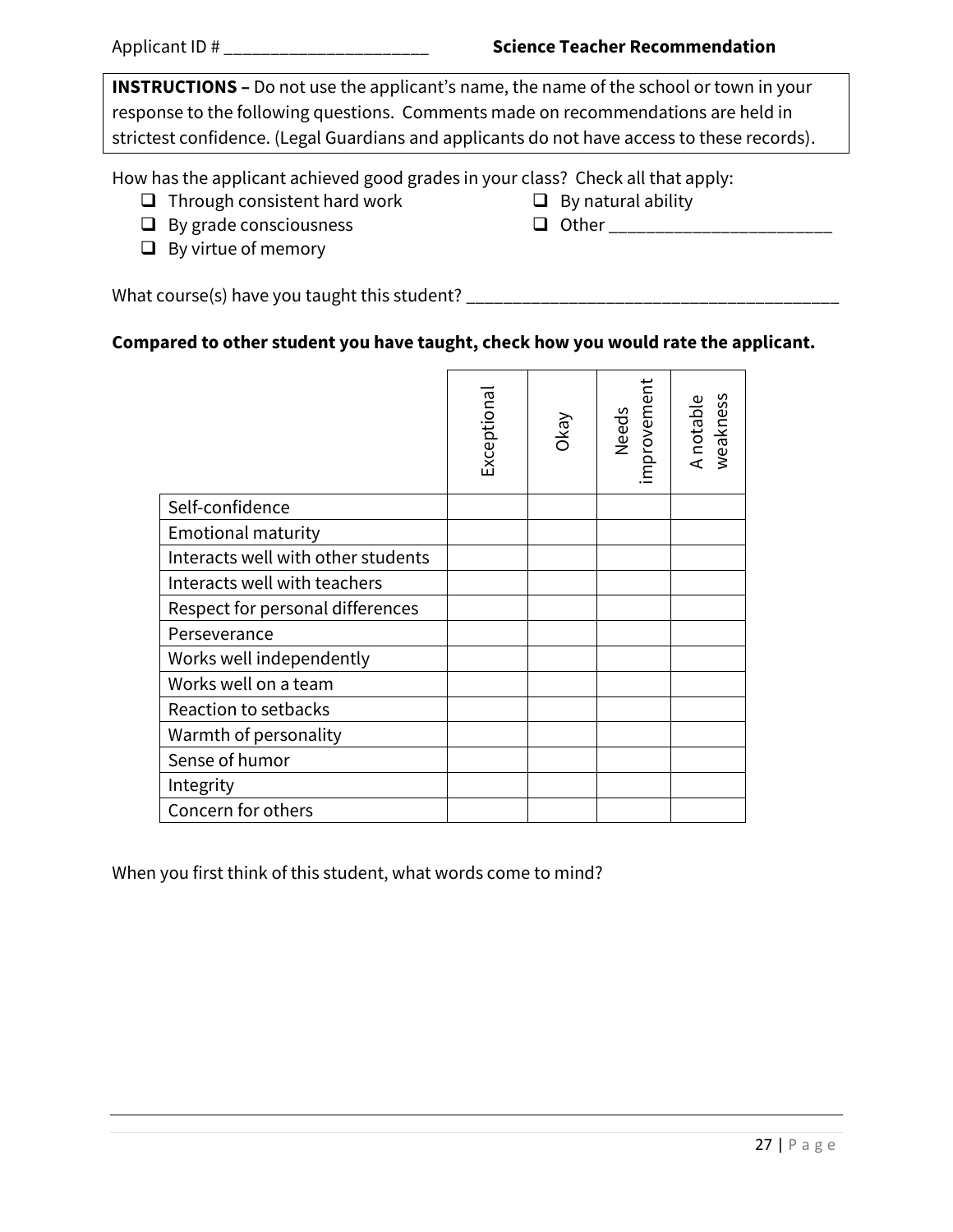| Describe the student's typical classroom performance and preparation (e.g. active/passive |
|-------------------------------------------------------------------------------------------|
| participation, timeliness of required assignments, attitude, and breadth of knowledge,    |
| organizational skills, and leadership qualities).                                         |

Give your overall assessment of the student's ability to live with other high school students and perform in a very disciplined and structured environment. Comment on the student's maturity, sensitivity to others, interpersonal skills, motivation, self-direction, desire to achieve and love of learning.

Overall, how would you compare the applicant to his/her entire class?

- $\Box$  One of the top students I have met in my career of vears.
	-
- $\Box$  Excellent (Top 10%)
- $\Box$  Good (Above average)

 $\Box$  Outstanding (Top 5%)

 $\Box$  Average or below

How strongly do you recommend this student to enroll at Oklahoma School of Science and Mathematics? **(Circle the Number that Best Represents Your Recommendation).**

| 10                             | 9 | 8 |          | 6 | 5 | 4             | 3 | 2 |                         |
|--------------------------------|---|---|----------|---|---|---------------|---|---|-------------------------|
| Recommendation<br>My Strongest |   |   | Strongly |   |   | Fairly Strong |   |   | <b>With Reservation</b> |

\_\_\_\_\_\_\_\_\_\_\_\_\_\_\_\_\_\_\_\_\_\_\_\_\_\_\_\_\_\_\_\_\_\_\_\_\_\_\_\_\_\_\_\_\_\_\_\_\_\_\_\_\_\_\_\_\_\_\_\_\_\_\_\_\_\_\_\_\_\_\_\_\_\_\_\_\_\_ \_\_\_\_\_\_\_\_\_\_\_\_\_\_\_\_\_\_\_\_\_\_\_\_\_\_\_\_\_\_\_\_\_\_\_\_\_\_\_\_\_\_\_\_\_\_\_\_\_\_\_\_\_\_\_\_\_\_\_\_\_\_\_\_\_\_\_\_\_\_\_\_\_\_\_\_\_\_

Please explain why you gave that score \_\_\_\_\_\_\_\_\_\_\_\_\_\_\_\_\_\_\_\_\_\_\_\_\_\_\_\_\_\_\_\_\_\_\_\_\_\_\_\_\_\_\_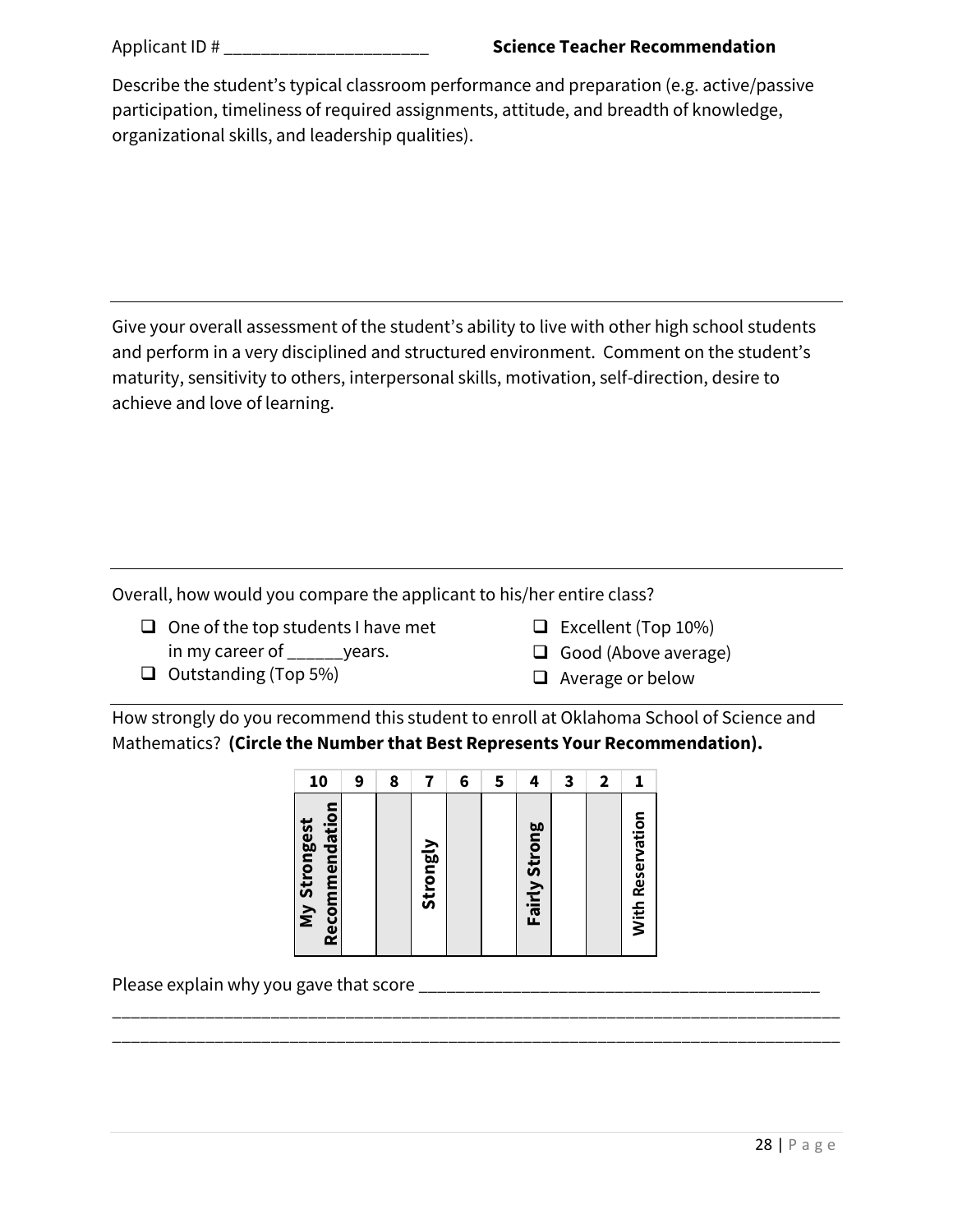# **Counselor or Principal Recommendation**

## **To the Applicant**

Print or type your name and Application ID Number in the space below and give this form to your high school counselor. Your counselor may either return this form to you in a sealed envelope to be submitted with your application or, if they prefer, mail the completed recommendation directly to admissions.

| Student Address National Address            |                                                              |  |
|---------------------------------------------|--------------------------------------------------------------|--|
| Student Email <b>Exercise Student Email</b> |                                                              |  |
| Applicant ID Number ___________________     |                                                              |  |
|                                             | (Include this number on the top of each recommendation page) |  |

## **To the Counselor**

The aforementioned student is applying for admission to the Oklahoma School of Science and Mathematics. In order to consider the students carefully, we ask the professional educators who have worked with them to evaluate their strengths and weaknesses, both as students and as people.

Your candid assessment of this student's potential for success at OSSM is extremely valuable to the admissions process. The information you share will be held in the strictest confidence.

This recommendation may be returned to the student in a sealed envelope or it may be mailed directly to: Office of Admissions Oklahoma School of Science and Mathematics 1141 North Lincoln Boulevard, Oklahoma City, OK 73104

**All Application materials** must be postmarked by midnight on **March 1, 2022.**

Contact the Office of Admissions with any questions at admissions@ossm.edu or (405) 521-6439.

| Date _____/______/_____________ |
|---------------------------------|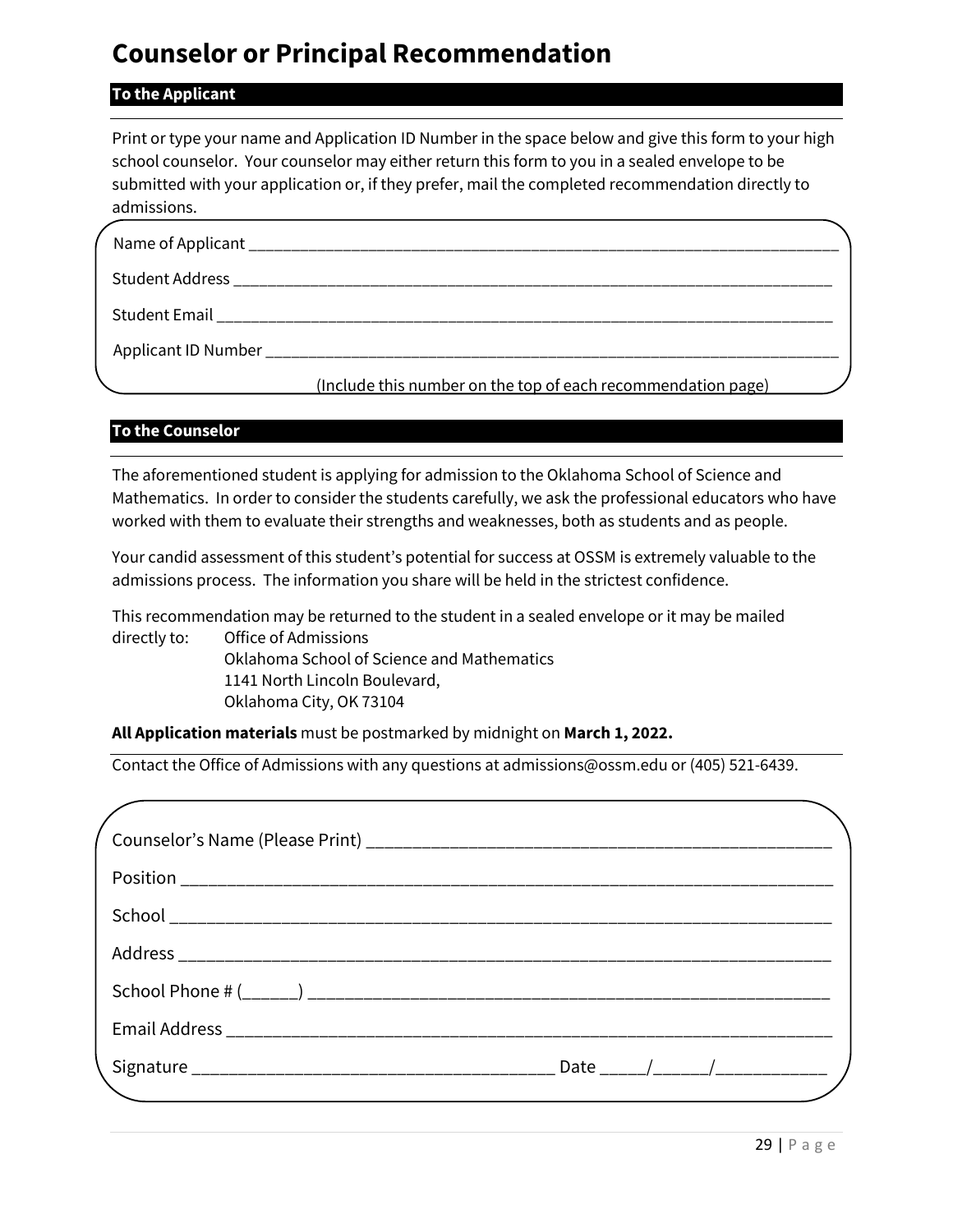Does your school offer honors or accelerated courses or programs?  $\n **TV**es **IN**o\n$ 

If yes, is this student enrolled in honors or accelerated courses? List the courses:

How well do you know this student?

 $\Box$  Know only through records

 $\Box$  Know well (How long \_\_\_\_\_)

 $\Box$  See them from time to time

When you first think of this student, what words come to mind?

Give your overall assessment of the student, comment on the student's ability to get along and work with other high school students.

Do you feel that this student is capable of working in a very disciplined and structured environment? Comment on the student's maturity, sensitivity to others, interpersonal skills, motivation, self-direction, desire to achieve and love of learning.